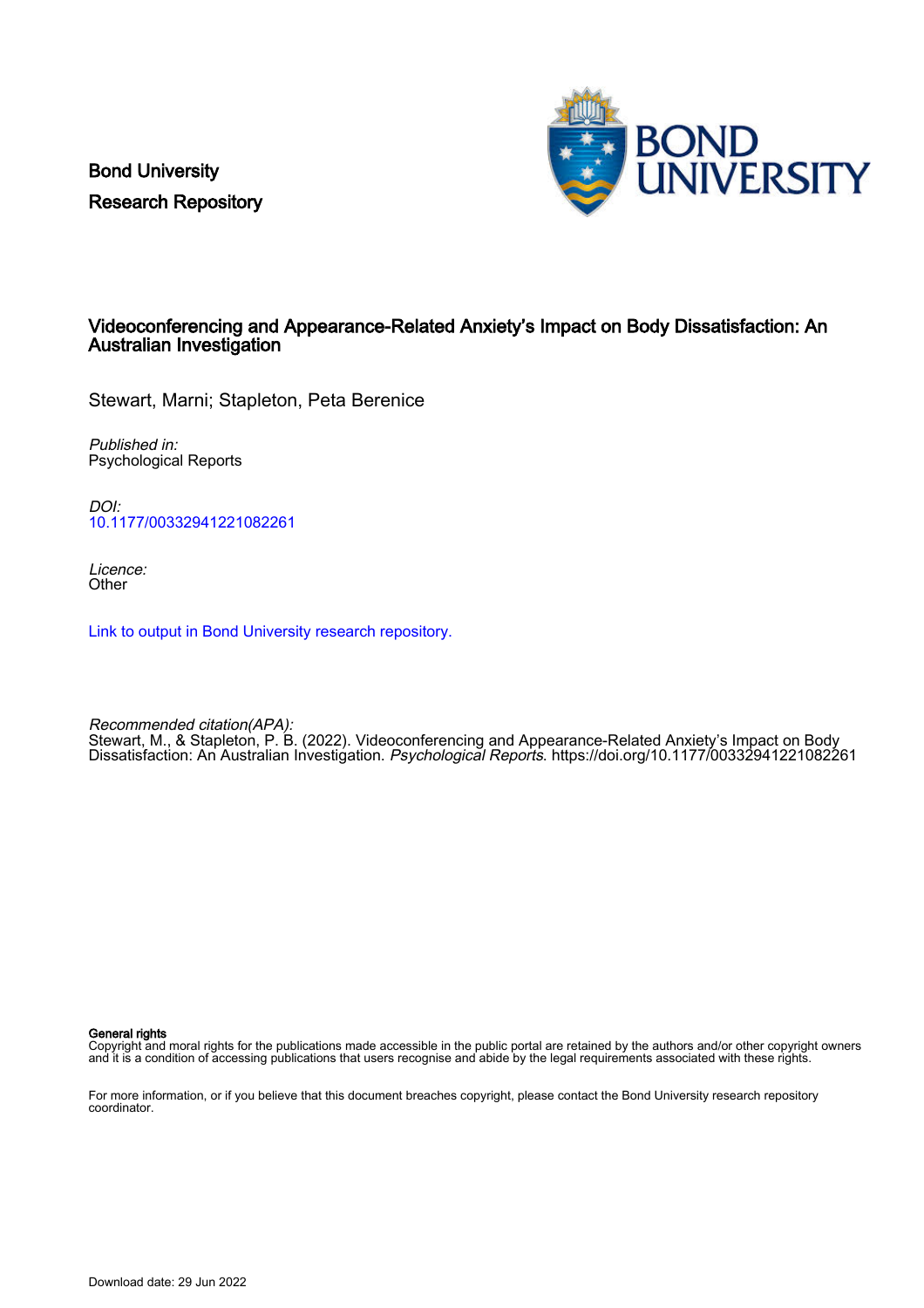# **The Impact of Videoconferencing on Appearance-Related Anxiety and Body Dissatisfaction: An Australian Investigation**

### **Abstract**

The pandemic resulted in increased use of videoconferencing. This study investigated whether Appearance-Related Anxiety, Videoconferencing Appearance-Focused Behaviours, and Weekly Videoconferencing Time contributed to state body dissatisfaction in 191 community Australians. Results indicated moderate to strong positive correlations between the three constructs, a weak negative correlation for weekly video time, although no correlation for total week video time. The three constructs predicted state body dissatisfaction when controlling for age and gender and Appearance Related Anxiety mediated Videoconferencing Appearance-Focused Behaviours and body dissatisfaction. The impact of videoconference communication on body dissatisfaction is discussed. Keywords: video conference; anxiety; appearance; body dissatisfaction

This is the peer reviewed version of the following article: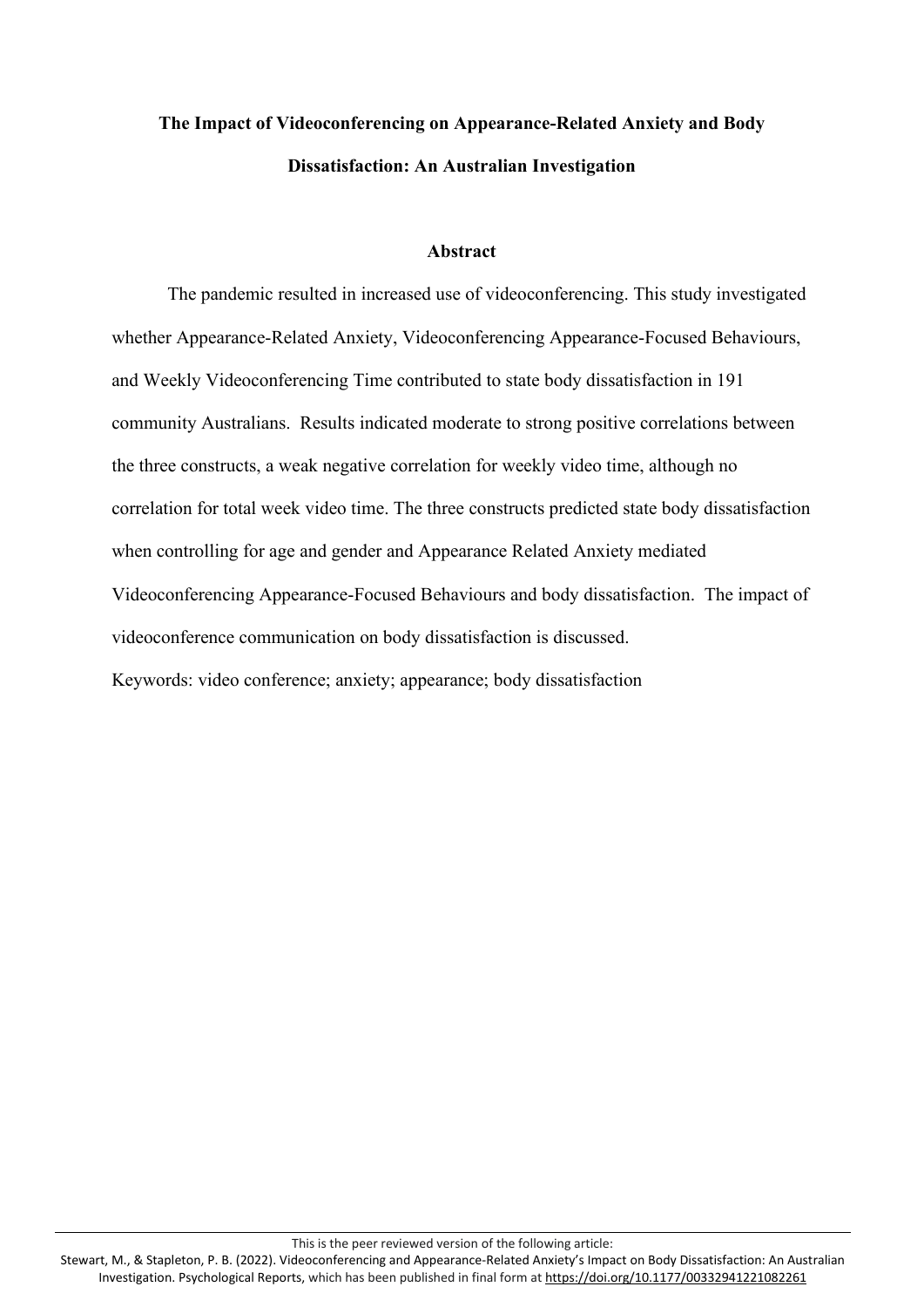# **The Impact of Videoconferencing on Appearance-Related Anxiety and Body Dissatisfaction: An Australian Investigation**

The multifaceted construct of body dissatisfaction (BD) is a prominent contributor to the high prevalence, development, and maintenance of eating and body dysmorphic disorders (Cash & Szymanski, 1995; Levinson & Rodebaugh, 2015). BD describes is an individual's persistent negative perceptual, affective, cognitive, and behavioural response to their body size, shape, weight, and muscularity (Mills et al., 2014; Stapleton, 2014). Higher BD is often a subjective, emotional, cognitive, time-consuming, and distressing preoccupation composed of state and trait constituents (Mills et al., 2014; Perez-Lopez, 2004). State BD varies across time and contexts (Mills et al., 2014) and may be exacerbated during social situations, whereas trait BD is persistent, regardless of situational variations (Mills et al., 2014).

BD prevails through discrepancies between individuals' perception of their body and dissimilarity between perceived ideal social appearance (Stapleton, 2014; Vannucci & Ohannessian, 2018). For example, Australian social body image ideals tend to be 'strong, slim, and toned', signifying the thin-ideal for women and 'tall, broad, and muscular 'for males (Griffiths et al., 2018; Perez-Lopez, 2004; Stapleton, 2014). Generally, research into BD has typically focused on adolescents and young adults, due to the rapid and extensive changes occurring throughout puberty (Vannucci & Ohannessian, 2018). BD has found to worsen for females between 10 and 15 years, then peak and stabilise at 16 years (Bully & Elosua, 2011). However, age-related anxiety has also been found to predict BD in Australian women aged 45 to 65 (Carrard et al., 2019). These aspirations to attain an often-unrealistic body image, idealised in the objective social environment, can result in adverse consequences including excessive body checking (e.g., mirror-gazing) and body avoidance (Pikoos et al., 2020; Summers & Cougle, 2018). Adverse responses ultimately contribute to the

This is the peer reviewed version of the following article: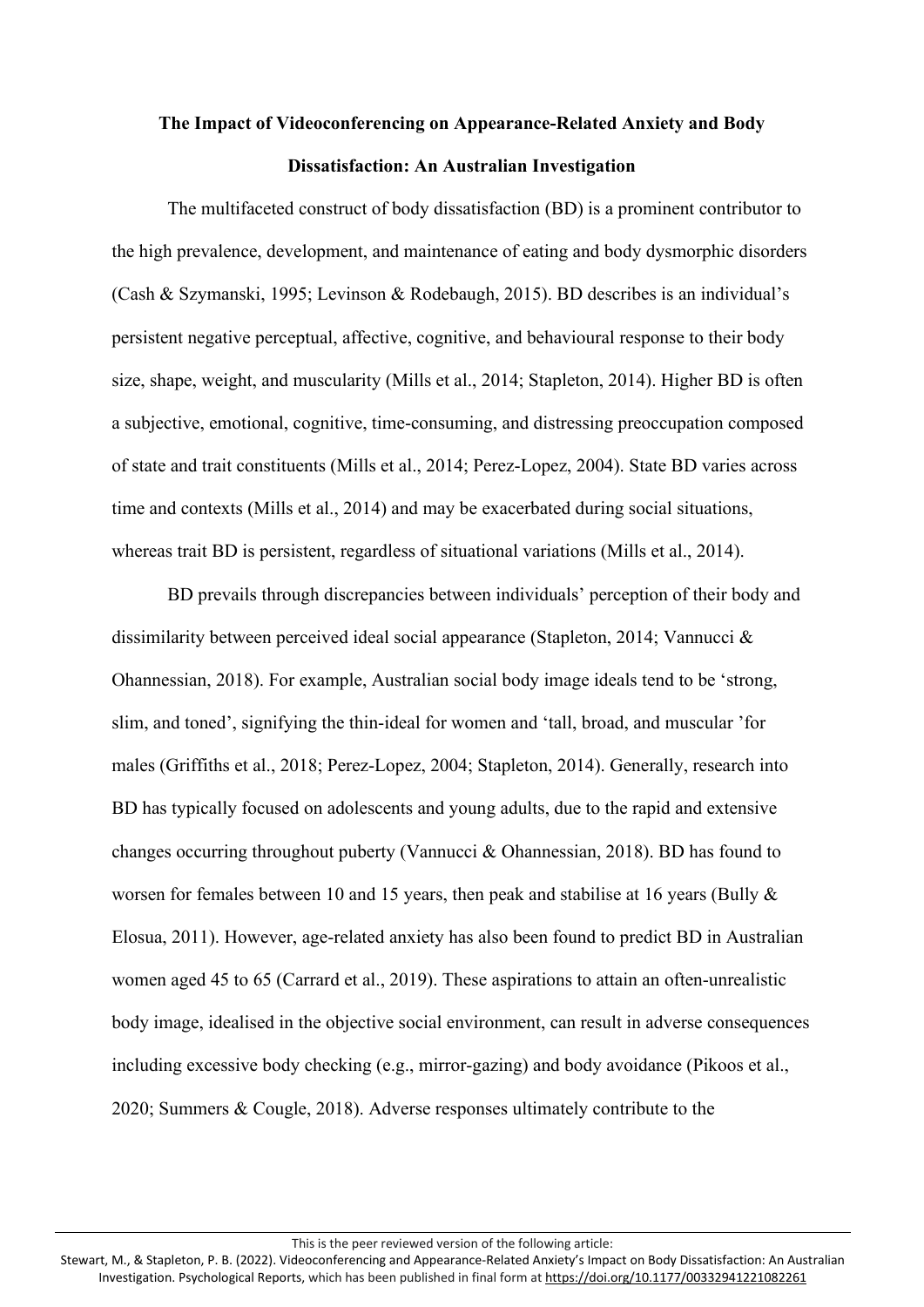development of BD and psychological disorders (e.g., anxiety, eating, and body dysmorphic disorders; Vannucci & Ohannessian, 2018; Walker et al., 2018).

In Australia, BD and subsequent disorders are increasingly problematic due to the high lifetime prevalence (9%; Butterfly Foundation, 2020). For individuals diagnosed, 63% are female, and 37% are male (Hay et al., 2015). Given the social-psychological aspects of BD, the current increased reliance on videoconferencing during the COVID-19 pandemic, potentially perpetuated the development and preservation of these psychological disorders (Mabe et al., 2014; Zimmer-Gembeck et al., 2020). Photo-based media and videoconferencing communication have affected BD, with camera use doubling during COVID-19 lockdown periods (Pikoos et al., 2020; Seekis et al., 2020). A recent Australian study of current video usage behaviors and their relation to appearance dissatisfaction and interest in aesthetic procedures in the general population (Pikoos et al., 2021) found a third (36%) of the sample reported appearance dissatisfaction during the pandemic, and those with higher BD concerns fixated on these concerns mostly associated with facial appearance. However, video call use was only associated with a small amount of variance in nonsurgical aesthetic treatments, indicating perhaps other factors were responsible for appearance dissatisfaction.

*Videoconferencing Appearance-Focused Behaviours* (VAFB) have been proposed as fostering greater BD and are frequent appearance enhancements (e.g., grooming), fixation (e.g., mirror-gazing), and avoidant behaviours (e.g., disabling the camera; Pikoos et al., 2020; Summers & Cougle, 2018). Photo-based media has been previously associated with increased body-image disturbance, objectification, and appearance anxiety among healthy adults (Mabe et al., 2014; Seekis et al., 2020). Videoconferencing on the other hand permits un-affected live reflection of self-image, allowing for excessive VAFB and self-appearance scrutiny

This is the peer reviewed version of the following article: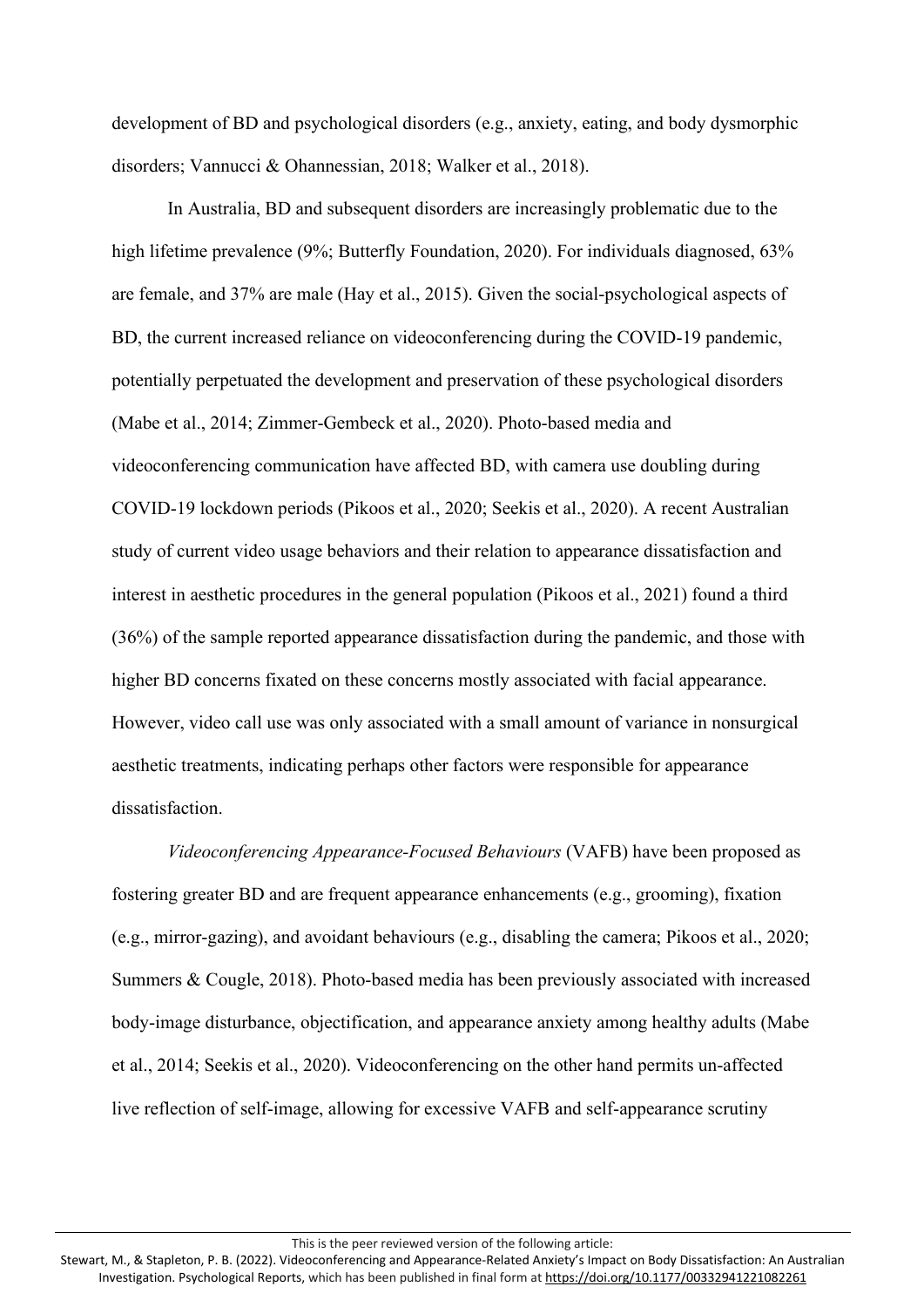(Pikoos et al., 2021; Pfund et al., 2020; Seekis et al., 2020) as the camera function may resemble a mirror (Pikoos et al., 2021).

*Appearance-Related Anxiety* (ARA) then is an individual's fear of their physical appearance encountering unfavourable scrutiny by others (Levinson et al., 2013; Perez-Lopez, 2004). It is a core mechanism of social anxiety disorder; a chronic mental health condition characterised by a person's profound fear of being scrutinised in social situations (Levinson, 2013; Zimmer-GemBeck et al., 2020). Susceptibility to ARA experienced appears to worsen state BD (Levinson & Rodebaugh, 2015), and positively mediates the association between BD and photo-based media use (Seekis et al., 2020). It was expected in the current study that it may also mediate the relationship between BD and video appearance focused behaviours.

#### **The Present Study**

There is a plethora of research and well-established relationships concerning BD, anxiety, photo-based media, and appearance-focused behaviours (Mills et al., 2014; Seekis et al., 2020; Summers & Cougle, 2018). However, no research has examined the interrelationships between ARA, VAFB and Weekly Videoconferencing Time (WVT) on body dissatisfaction in videoconferencing environments. Moreover, given the recent exponential rise in videoconferencing communication and the differential effects of latter risk factors, there is a paucity of research surrounding constructs that may influence BD in a post-COVID-19 pandemic (Levinson & Rodebaugh, 2015; Pfund et al., 2020).

1. It was hypothesised that higher Body Dissatisfaction would be positively associated with higher Appearance-Related Anxiety, Videoconferencing Appearance-Focused Behaviour and greater Weekly Videoconferencing Time. It was also expected this relationship would be stronger in younger adults.

This is the peer reviewed version of the following article:

Stewart, M., & Stapleton, P. B. (2022). Videoconferencing and Appearance-Related Anxiety's Impact on Body Dissatisfaction: An Australian Investigation. Psychological Reports, which has been published in final form at <https://doi.org/10.1177/00332941221082261>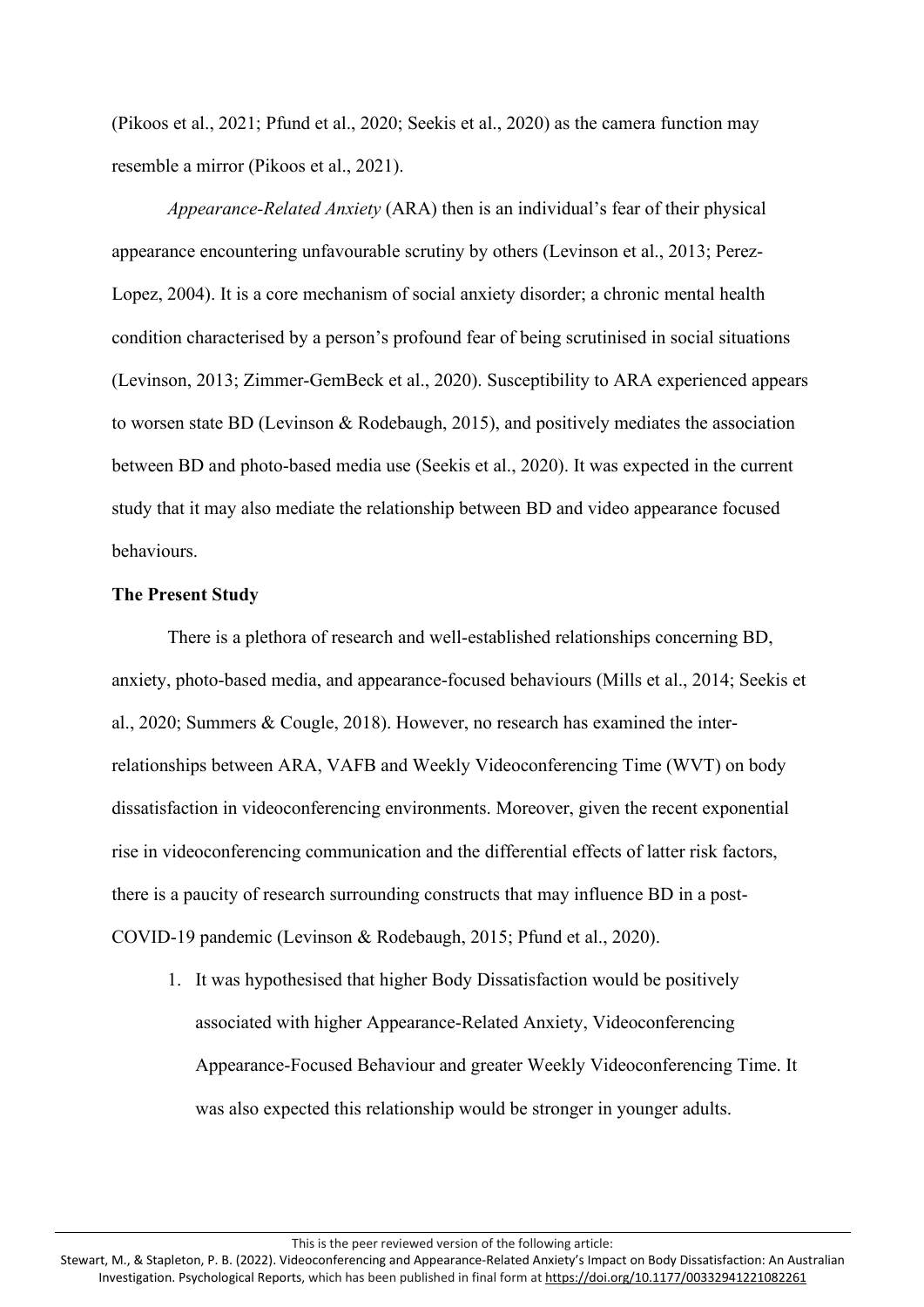- 2. It was also hypothesised that higher Videoconferencing Appearance-Focused Behaviour, higher Appearance Related Anxiety, and more video weekly time would predict higher body dissatisfaction.
- 3. It was then hypothesised that Appearance Related Anxiety would mediate the relationship between Videoconferencing Appearance-Focused Behaviour and body dissatisfaction (see Figure 1).

Insert Figure 1

# **Figure 1**





*Note*. This figure demonstrates the proposed influence of Appearance-Related Anxiety on Videoconferencing Appearance-Focused Behaviour and Body Dissatisfactions Relationship.

## **Method**

# **Participants**

Convenience sampling recruited 322 volunteer non-clinical community members through email, social media (e.g., Facebook, Instagram and Reddit), online student survey exchange communities (e.g., Facebook and Reddit), and the University's Participant Pool.

This is the peer reviewed version of the following article:

Stewart, M., & Stapleton, P. B. (2022). Videoconferencing and Appearance-Related Anxiety's Impact on Body Dissatisfaction: An Australian Investigation. Psychological Reports, which has been published in final form at <https://doi.org/10.1177/00332941221082261>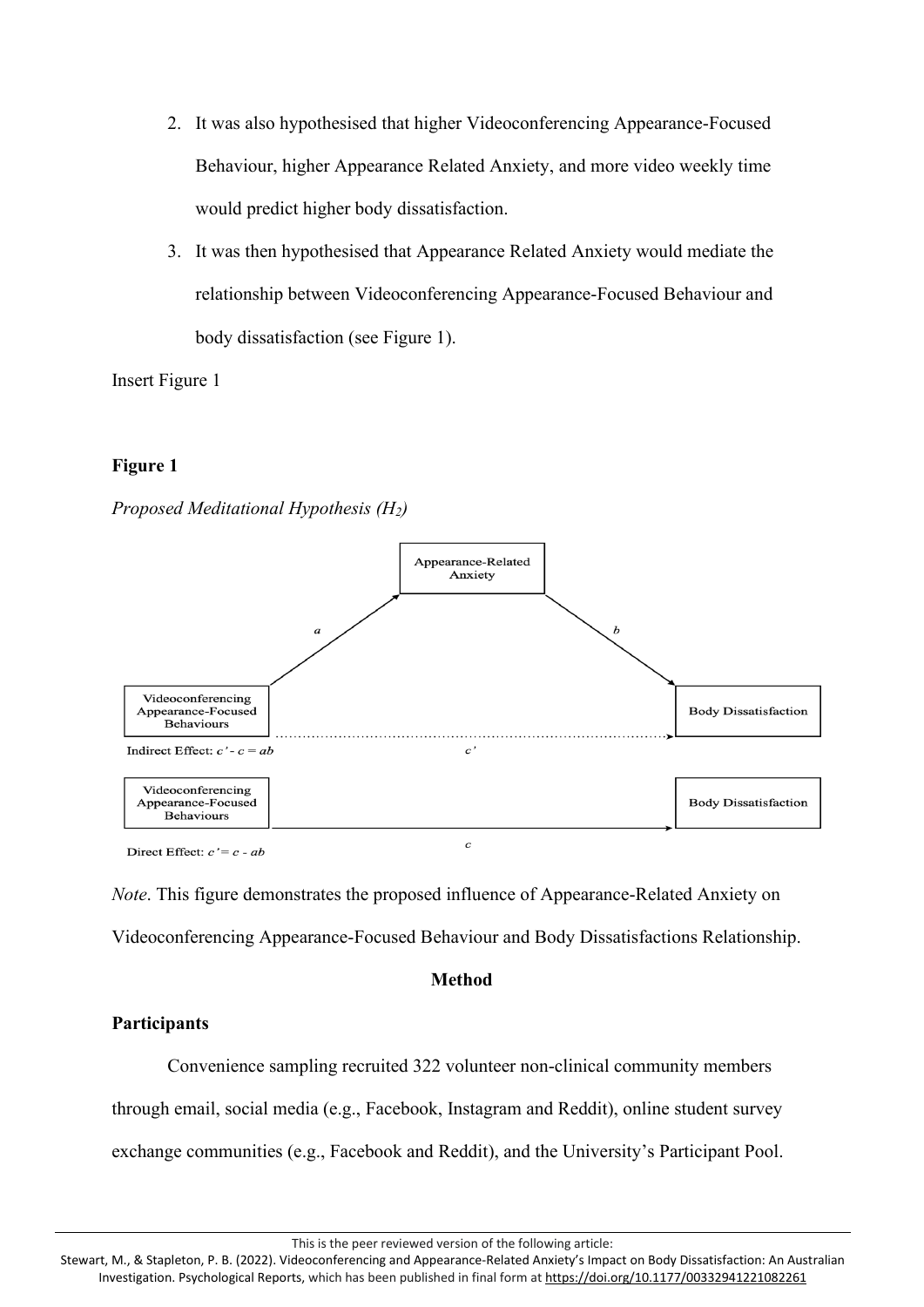Participants recruited through the latter two channels were offered course credit or survey response as an incentive for participation.

An a-priori power analysis was conducted using G\*Power (Faul et al., 2007) indicating a minimum sample size of 85 participants was required, based on: fixed model,  $\mathbb{R}^2$ increase; medium effect size (.15); alpha of .05; power of .80; four tested predictors; and five predictor variables in total.

Persons recruited who did not meet inclusion criteria of being over 18 years (*n* = 1; 0.003%) and residing in Australia (*n* = 28; 0.08%) were automatically removed. Additionally, recruits who met exclusion criteria were omitted. As such, persons who did not: provide consent to participate  $(n = 1; 0.003\%)$ ; use videoconferencing communication  $(n = 19;$ 0.05%); enable the camera function ( $n = 21$ ; 0.06%); or missed more than 3% of the survey responses ( $n = 61$ ; 0.18%) to reduce risk of bias (Jakobsen et al., 2017). The final sample  $(N = 191)$  consisted of 154 females (80.6%) and 36 males (18.8%) aged 18 to 70 ( $M =$  $37.11, SD = 14.51$ .

Over 50% of the sample always used the camera function during videoconferences, with Zoom identified as the most prevalent platform over Microsoft Teams, Blackboard Collaborate, FaceTime, Google Meet, WEBEX and Skype. Participants also reported background information including, cosmetic surgery and treatment engagements and predetermined diagnoses, including anorexia and bulimia nervosa, body dysmorphia, anxiety, and depression (see Table 1).

A small to moderate number of participants did not report their age (6.28%) and gender (0.5%). To maintain sample representation and reduce bias, the item values remained as missing data for statistical analyses (Tabachnick & Fidell, 2013).

Insert Table 1

This is the peer reviewed version of the following article: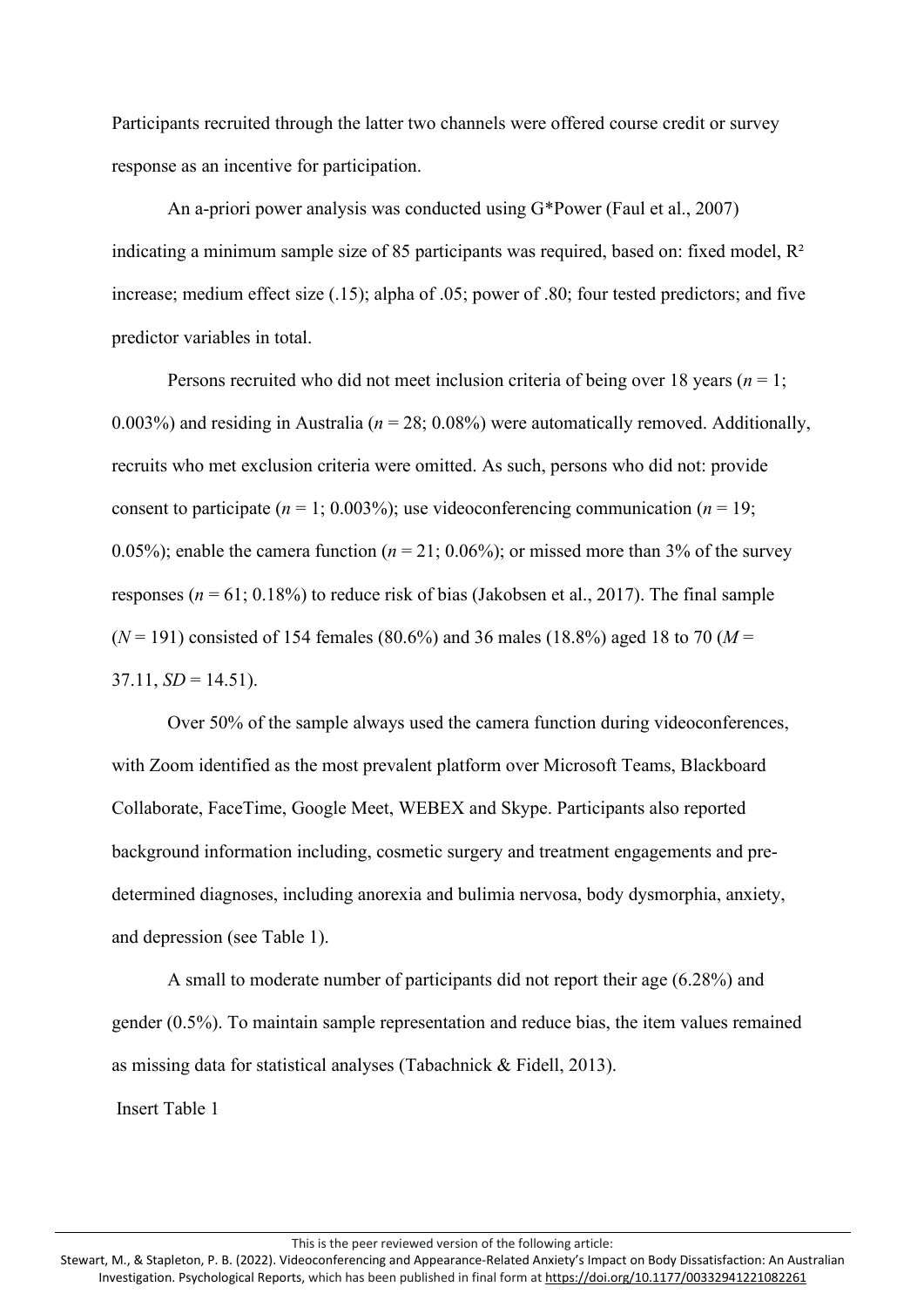# **Table 1**

| <b>Categorical Variables</b>                     | Frequency $(n)$ | Percentage (%) |
|--------------------------------------------------|-----------------|----------------|
| Age Categorical                                  |                 |                |
| 18 to 34 years                                   | 88              | 46.10          |
| 35 to 70 years                                   | 91              | 47.60          |
| Platforms                                        |                 |                |
| Zoom                                             | 79              | 41.40          |
| Microsoft Teams                                  | 59              | 30.90          |
| BlackBoard/Collaborate                           | 22              | 11.50          |
| FaceTime                                         | $\tau$          | 3.70           |
| Google Meet                                      | 6               | 3.10           |
| <b>WEBEX</b>                                     | $\overline{4}$  | 2.10           |
| Skype                                            | $\overline{2}$  | 1.00           |
| Other                                            | $\overline{3}$  | 1.60           |
| Camera Requirement                               |                 |                |
| Yes                                              | 107             | 56.00          |
| Sometimes                                        | 73              | 38.20          |
| Cosmetic Surgery/Treatment                       |                 |                |
| Yes                                              | 23              | 12.00          |
| N <sub>o</sub>                                   | 65              | 86.40          |
| Diagnoses                                        |                 |                |
| Anorexia                                         | $\mathbf{1}$    | 0.50           |
| Anorexia, Anxiety and Depression                 | $\mathbf{1}$    | 0.50           |
| Bulimia, Anxiety and Depression                  | 2               | 1.00           |
| Bulimia, Body Dysmorphia, Anxiety and Depression | $\mathbf{1}$    | 0.50           |
| Body Dysmorphia, Anxiety and Depression          | $\mathbf{1}$    | 0.50           |

*Descriptive Statistics for Categorical Demographic Data*

*Notes.* The variable 'Age Categorical' was only used in the multivariate analysis of variance.

Anxiety 19 9.90 Anxiety and Depression 17 8.90

Depression 9 4.70

None 137 71.70

This is the peer reviewed version of the following article: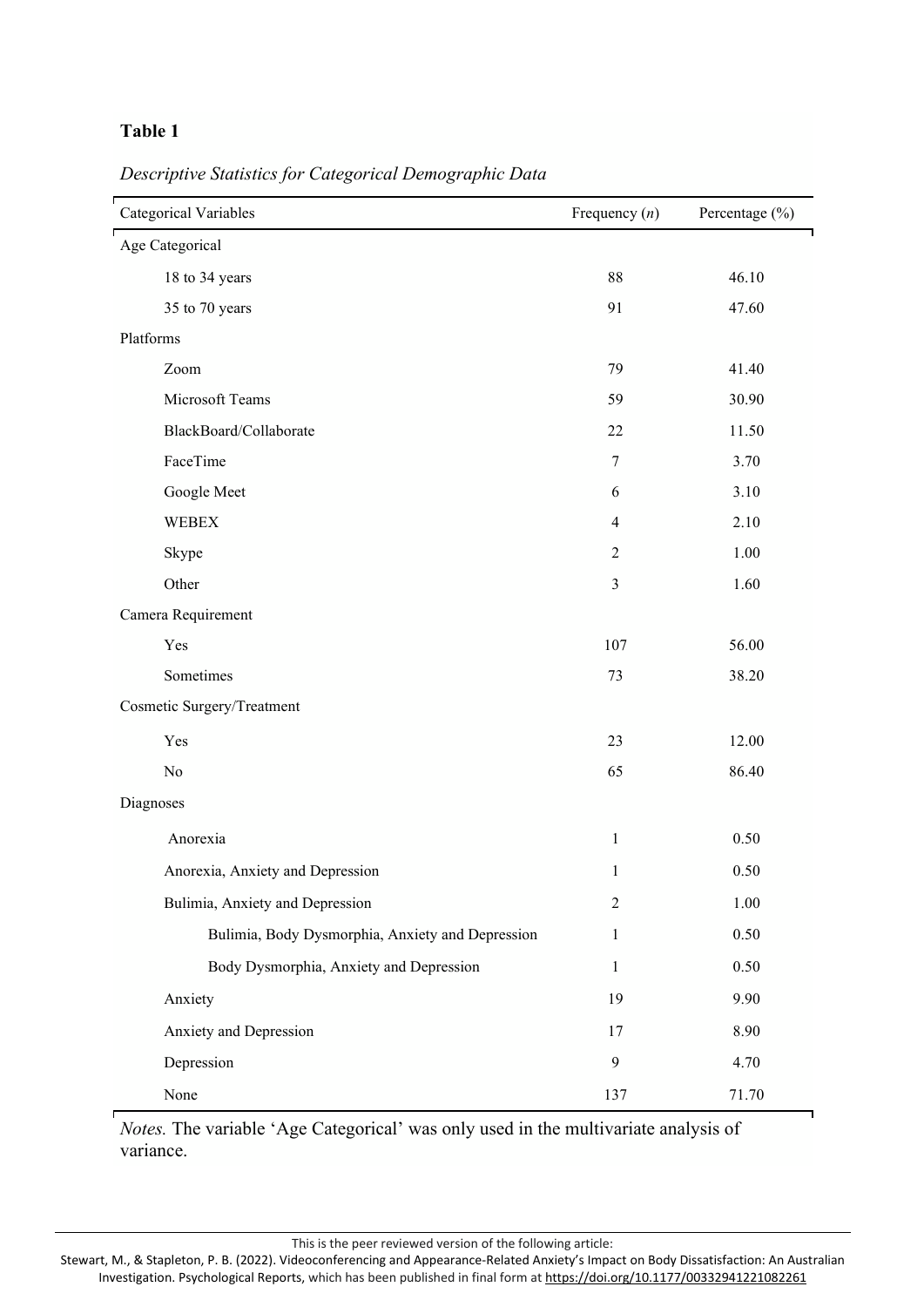#### **Materials**

#### *Demographics*

Participants responded to ten questions concerning demographics and background information: age, gender, Australian residency, type of videoconferencing platform used, videoconferencing function (Work, Study or Social), camera use, employment and study status, occupation (e.g., Hospitality and Student), cosmetic surgery engagement, and where relevant, clinical diagnoses related to BD. In addition, participants who had consented to participate, but were excluded from the study due to not enabling their camera during videoconferencing, provided a reason for disabling the camera via free text response.

#### *Weekly Videoconferencing Time*

Weekly Videoconferencing Time (WVT) was assessed via three numeric free-text responses to questions about the participants' estimated average time spent using videoconferencing communication in work, study and social contexts per week. The sum of the three items provided a composite score for Total WVT. Higher scores indicated more time spent videoconferencing.

#### *Videoconferencing Appearance-Focused Behaviour*

Videoconferencing Appearance-Focused Behaviours (VAFB) were measured via seven self-reported items developed for this study, examining constructs of appearancefocused behaviour before and during videoconferencing engagement (due to the lack of an established scale measuring appearance-focused behaviours using this communication channel; Pikoos et al., 2021). Item and reliability analyses determined a five-item measure more accurately assessed VAFB within the sample when excluding avoidance and appearance comparison constructs. The five-item VAFB scale used a 5-point Likert scale  $(0 =$ "*Not at All*" to 4 = "*All the Time*"), with no reverse-scored items. Items are summed to produce a total score with a range from 0 to 20. Higher scores indicate more frequent

This is the peer reviewed version of the following article: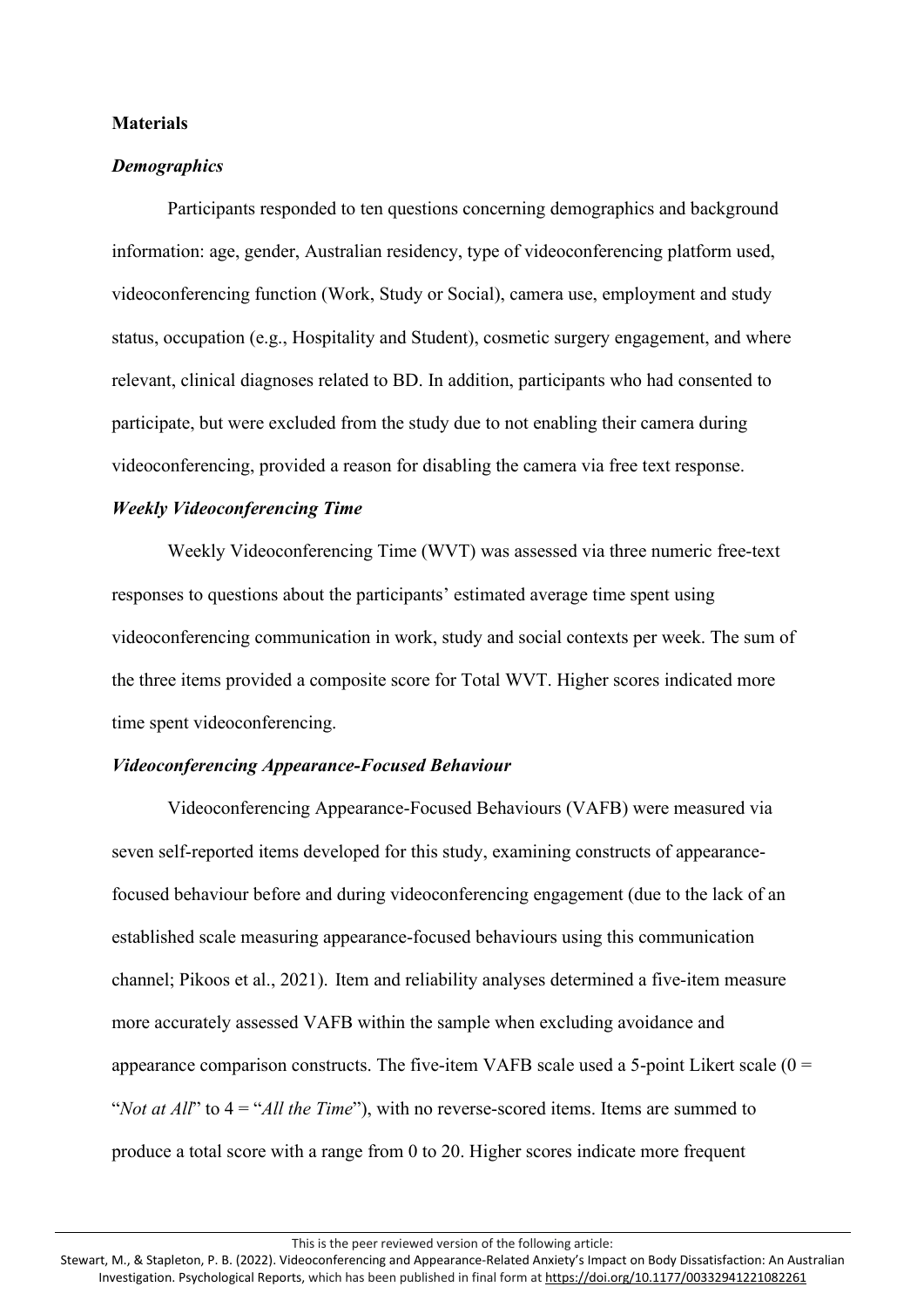engagement and preoccupation with physical appearance during videoconferencing. The

items included:

- 1. Do you have a preference to observe yourself during online conferences?
- 2. Do you have a preference to observe others during online conferences?
- 3. Do you have a preference to avoid looking at the screen?
- 4. How often do you find yourself becoming fixated with your appearance over of content of the online conference?
- 5. Do you engage in preparatory appearance enhancement activities (eg, fixing hair, doing make up, dressing up)?
- 6. Do you use filters when video conferencing?
- 7. Do you feel the need to arrange you computer camera at certain angle?

The VAFB scale demonstrated acceptable internal reliability in this study (Cronbach's alpha

= .71) and had face validity; determined via peer review and supervision feedback.

# *The Situational Inventory of Body-Image Dysphoria-Short Scale*

The Situational Inventory of Body-Image Dysphoria-Short scale (SIBID-S; Cash,

2002) is a unidimensional 20-item self-report measure, based on the 48-item SIBID scale

(Cash, 1994b). The SIBID-S evaluates adults' ( $\geq$  18 years) adverse affective response to and

investment in appearance across contexts (Cash, 2002). The SIBID-S items are measured on

a 5-point Likert scale (0 = "*Never*" to 4 = "*Almost Always*"), with no items reverse-scored.

Items are summed and averaged to produce a mean total score ranging from 0 to 4. Higher

scores indicate more severe levels of, and frequent body-image dysphoria across day-to-day

situations. Cash (2002) does not provide cut-off scores for levels of concern. However, scores

ranging from 2.56 to 3.19 have correlated with subclinical and clinical eating disorder

concerns (Perpiñá et al., 2006).

The SIBID has satisfactory test-retest and excellent internal reliability (Cronbach's alpha = .81 to .96), as well as construct and convergent validity with established standardised measures (e.g., Body Dissatisfaction; Cash, 2002). The current sample yielded excellent internal reliability across gender ( $\alpha$  = .97), consistent with previous research.

# *The Appearance Anxiety Inventory*

This is the peer reviewed version of the following article: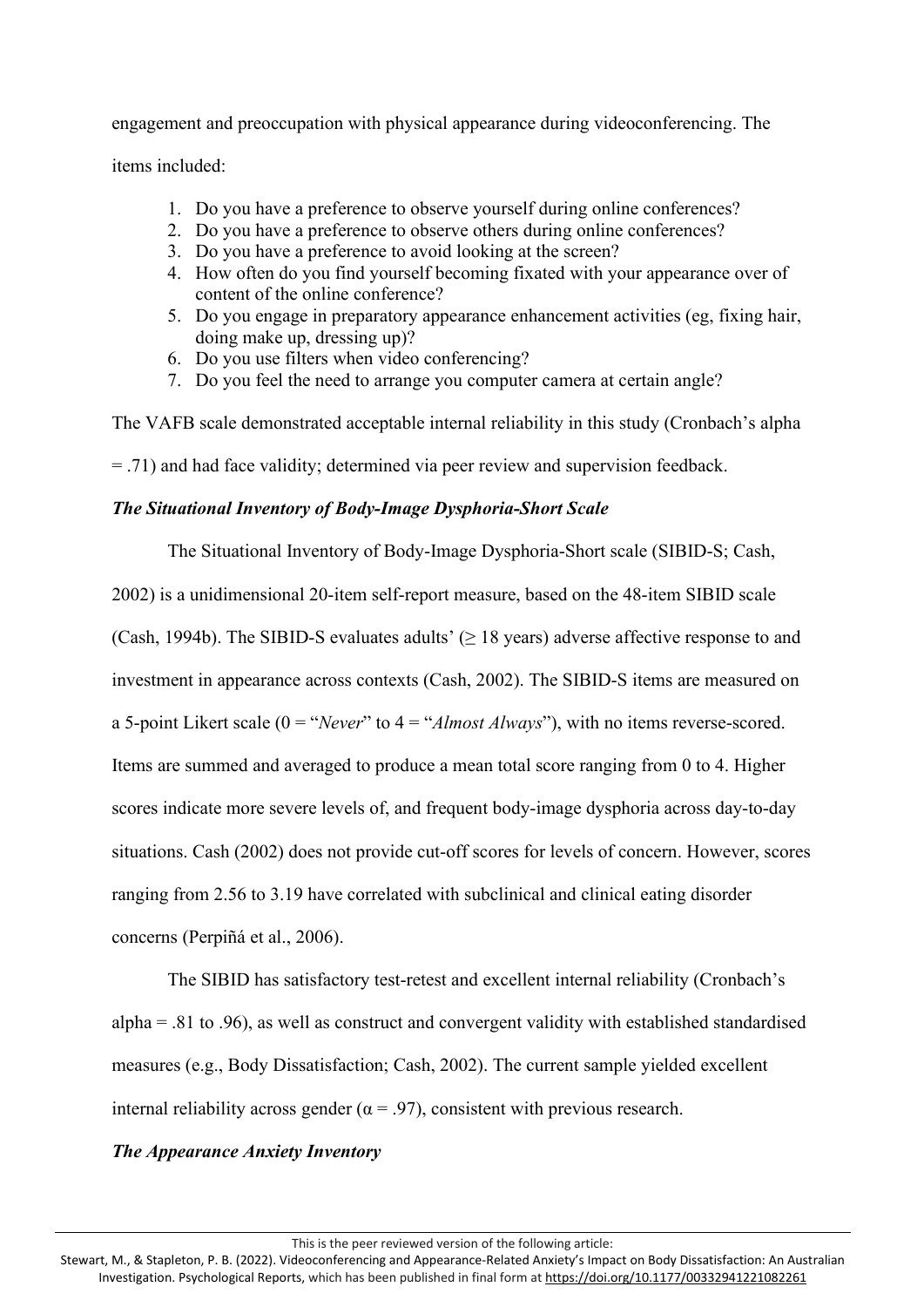The Appearance Anxiety Inventory (AAI; Veale et al., 2013) is a multidimensional 10-item self-report measure about regularity of cognitive and behavioural responses to bodyimage anxiety in children, adolescents, and adults (i.e.,  $\geq$  seven years; Roberts et al., 2018). It assesses apprehension towards physical appearance among general and clinical populations (e.g., Body Dysmorphia), aiding the diagnostic procedure and symptom monitoring during treatment. The AAI consists of two sub-scales measuring behaviours of Avoidance and Threat Monitoring. Items use a 5-point Likert scale (0 = "*Not at All*" to 4 = "*All the Time*"), with no items reverse scored. Items are summed to provide sub-scale (Avoidance = 0 to 24 and Threat Monitoring  $= 0$  to 16) and total scale scores (0 to 40). Higher scores indicate greater distress in response to characteristics of a perceived distorted body image.

The AAI has been normed on a clinical sample diagnosed with Body Dysmorphia  $(n = 139)$  and a non-clinical sample  $(n = 108)$ . For example, a clinical percentile of 50 indicates average symptoms pre-treatment (Veale et al., 2013). Furthermore, Mastro et al. (2016) suggest a total raw score cut-off of 20 to demonstrate high-risk clinical concern for appearance-related anxiety.

The AAI has demonstrated unsatisfactory to sound internal reliability (Cronbach's alphas = .86 [Whole scale]; .29 [Threat Monitoring sub-scale]; 59 [Avoidance sub-scale]), and convergent validity with related scales (e.g., Multidimensional Body–Self Relations Questionnaire; Veale et al., 2013). The current sample yielded satisfactory to excellent internal reliability on the total scale ( $\alpha$  =.92) and sub scales ( $\alpha$  = .88 [Avoidance]; .80 [Threat] Monitoring]).

#### **Design**

The current research was designed as a cross-sectional, non-experimental, quantitative and correlational study. Predictor variables were operationalised as Age in years, Gender (dichotomous), hours spent videoconference for work, study and social purposes, total scores

This is the peer reviewed version of the following article: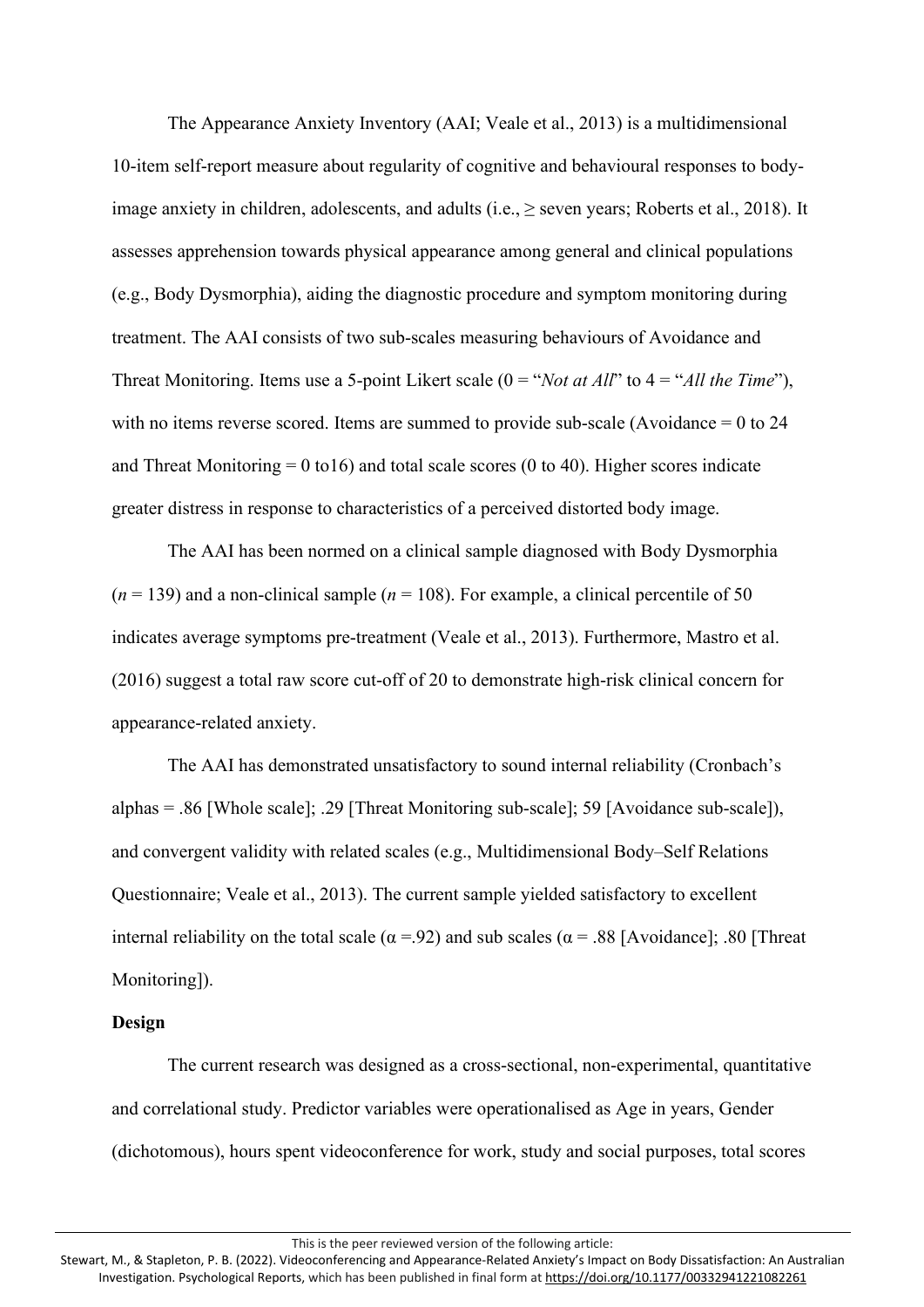on the: Appearance Anxiety Inventory (AAI); Videoconferencing Appearance-Focused Behaviour scale (VAFB); and the composite score for Weekly Videoconferencing Time (WVT). The criterion variable was total scores on the Situational Inventory of Body-Image Dysphoria-Short scale (SIBID-S).

A mediation using PROCESS Macro, model 7 v2.16 (Hayes, 2013) investigated any significant indirect relationships between VAFB and BD through ARA. Additionally, Multivariate Analysis of Variance (MANOVA) was used to assess Young Adults [18 to 34] compared to Older Adults [35 to 70]), and Females compared to Males. Statistical analysis used SPSS Statistics v27, and alpha was set at  $\alpha$  = .05 unless otherwise stated.

## **Procedure**

Ethical approval was obtained prior to survey distribution and statical analysis. The survey was constructed and hosted on the online software 'Qualtrics' (Version 2020; https://www.qualtrics.com). An anonymous hyperlink to the survey was distributed online through convenience sampling. Participants voluntarily participated by clicking on the survey link. The survey required access to a computer, tablet or smartphone device, and an internet connection.

The first page of the survey provided participants with an explanatory statement, highlighting the study's aims, variables of interest and ethical considerations regarding participants' voluntary right to participate and withdraw, anonymity, confidentiality, and foreseeable risks and benefits associated with participation. Additionally, the explanatory statement contained the contact details of the primary investigator's supervisor, support services (e.g., Beyond Blue and Lifeline) and the ethical committee for participants who may have felt distressed by participating. Participants were informed that the survey would take approximately 20 to 25 minutes to complete. After reading the explanatory statement, participants indicated informed consent via clicking 'Agree'.

This is the peer reviewed version of the following article: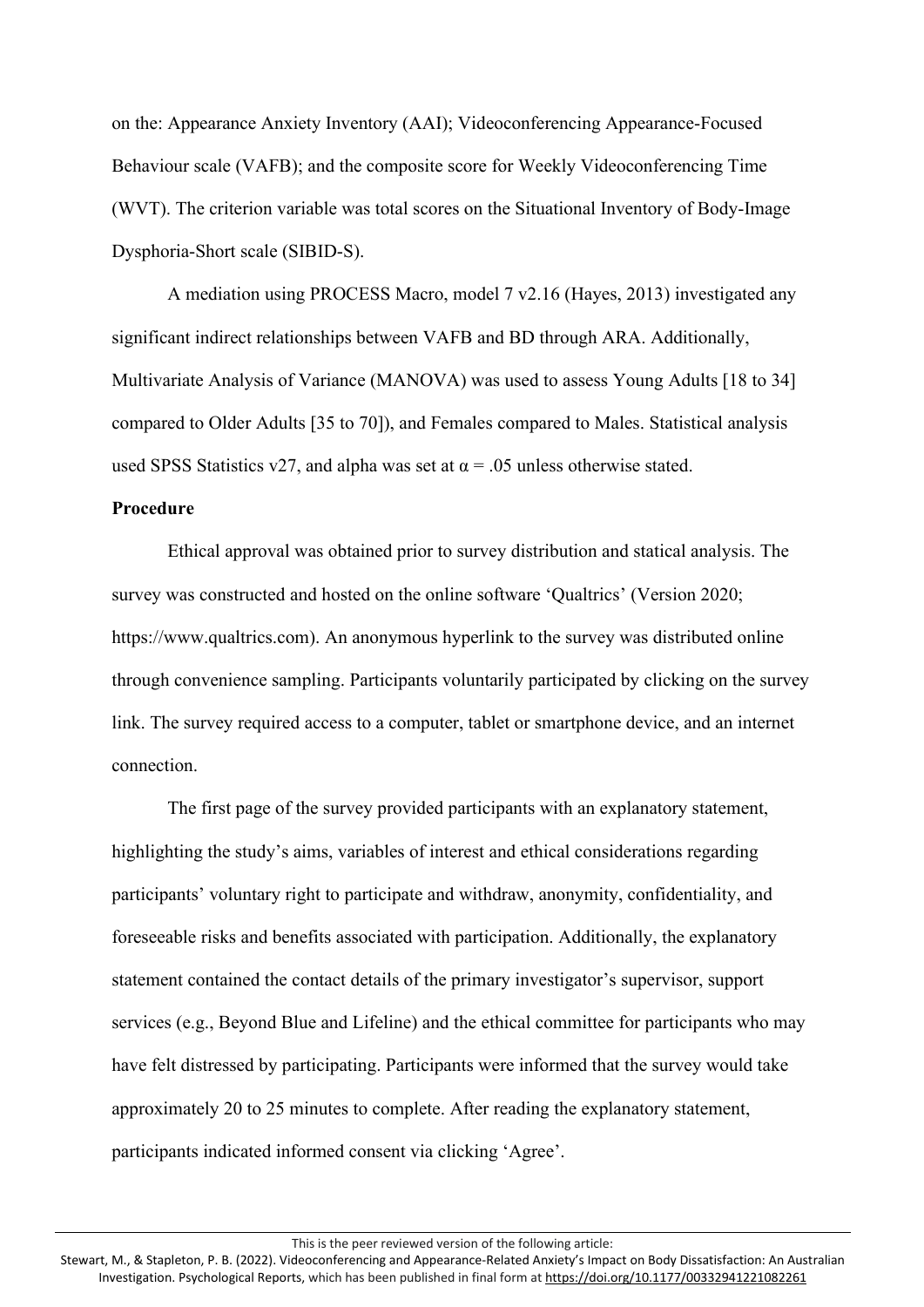Consenting participants first responded to demographic, background, inclusion, and exclusion criteria questions. The survey automatically terminated for participants who did not meet the inclusion or exclusion criteria. Continuing participants responded to the WVT questions and then completed the VAFB scale, next the SIBID-S scale followed by the AAI. Titles for each of the scales were omitted to reduce response bias. The final page of the survey thanked the respondent for their contribution and reminded them of available support services.

The survey was available for a total of 16 weeks before deactivation. Responses were exported from Qualtrics data onto a password protected computer via .zip format comprising of .sav before statistical analysis.

#### **Results**

#### **Videoconferencing Appearance-Focused Behaviours Scale Item Analysis**

The initial seven-items of the Videoconferencing Appearance-Focused Behaviour (VAFB) scale underwent item analysis using visual inspections of histograms and skewness and kurtosis *z*-scores to assess normal distribution. Inter-item and item-total correlations were conducted to identify any items displaying negative correlations, strong positive correlations, weak positive correlations, and low item-total correlations. Cronbach's alpha was used to assess the scale's internal reliability. Items 2, 3 and 6 had significant positively skewed response distributions, demonstrated through visual inspection of histograms and skewness and kurtosis *z*-scores (i.e., skew  $\geq$  -2.00 and  $\leq$  2.00). Upon further inspection, items 2 and 3 demonstrated weak positive and negative inter-item correlations with remaining items and low item-total correlations. Similarly, item 6 had weak positive and negative inter-item correlations with items 1, 2, 3, 4, and 7.

Internal reliability for the seven-item VAFB scale was unsatisfactory ( $\alpha$  = .63). Items 2 and 3 deflated Cronbach's alpha and were omitted due to ineffectuality. Following their

This is the peer reviewed version of the following article: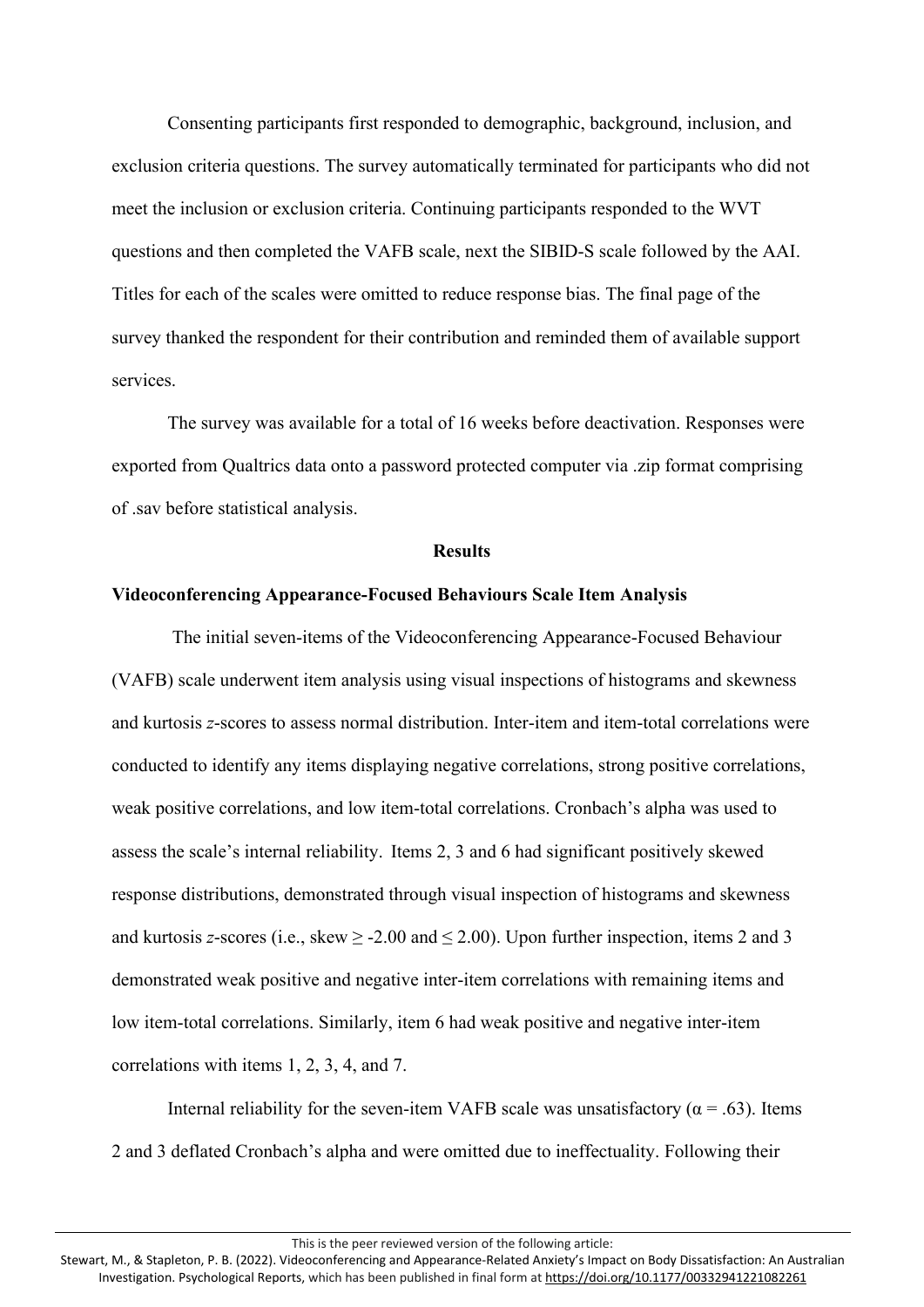removal, item 6 had low item-total correlations, deflating Cronbach's alpha. However, to maintain construct coverage and an adequate number of items (Tabachnick & Fidell, 2013), item 6 was retained. Reliability for the remaining five-items of the VAFB scale demonstrated satisfactory internal consistency ( $\alpha$  = .71), exceeding Nunnally's (1978) recommended reliability coefficient ( $\alpha \geq .70$ ).

#### **Correlational Analysis**

A bivariate Pearson's correlation was conducted to assess the size and direction of the linear relationships identified in the first hypothesis. The relationship between SIBID-S and VAFB scores demonstrated a significant positive and moderate correlation,  $r(189) = .49$ ,  $p <$ .001. The coefficient of determination showed VAFB scores accounted for 24.01% of the variance in SIBID-S scores (Cohen, 1988). A significant positive and strong correlation was found between SIBID-S and Total AAI scale scores, *r*(189) = .88, *p* <.001. Scores on the Total AAI scale were determined to account for 76.74% of the variability in SIBID-S scores. Additionally, a significant weak and positive correlation was identified between SIBID-S scores and WVT for Study,  $r(189) = .21$ ,  $p = .042$ . Hours for WVT (Study) were found to account for 4.45% of variability in SIBID-S scores. Moreover, the relationship between SIBID-S scores and WVT (Work) demonstrated a significant weak and negative correlation,  $r(189) = -.18$ ,  $p = .035$ . With WVT (Work) accounting for only 3.28% of variability in SIBID-S scores. However, the SIBID-S and Total WVT scores relationship demonstrated a non-significant negative and weak correlation,  $r(189) = -.12$ ,  $p = 102$ . With Total WVT accounting for 1.42% of variability in SIBID-S scores. Furthermore, a non-significant weak positive correlation was identified between SIBID-S scores and WVT (Social), *r*(189) = .02,  $p = .873$ . Hours for WVT (Social) only accounted for 0.03% of the variability in SIBID-S scores. Table 2 presents the descriptive statistics and intercorrelations between scale and total scores.

This is the peer reviewed version of the following article:

Stewart, M., & Stapleton, P. B. (2022). Videoconferencing and Appearance-Related Anxiety's Impact on Body Dissatisfaction: An Australian Investigation. Psychological Reports, which has been published in final form at <https://doi.org/10.1177/00332941221082261>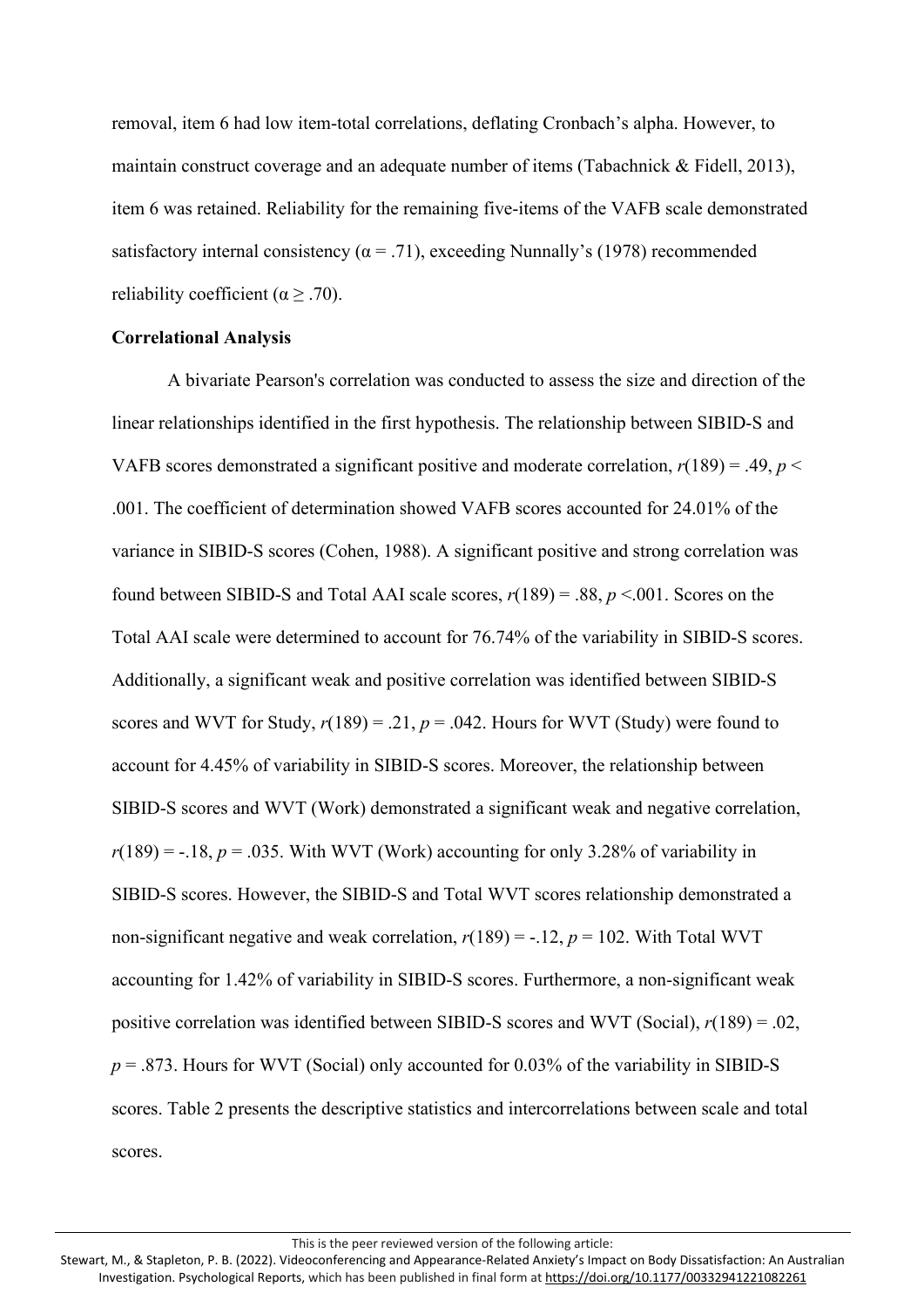## **Table 2**

*Descriptive Statistics and Intercorrelations Among Variables (N = 191)*

|              | <b>SIBID-S</b> | AAI     | VAFB   | Total<br><b>WVT</b> | <b>WVT</b><br>(Work) | <b>WVT</b> | <b>WVT</b><br>(Study) (Social) | M         | SD   |
|--------------|----------------|---------|--------|---------------------|----------------------|------------|--------------------------------|-----------|------|
| SIBID-S      |                |         |        |                     |                      |            |                                | 1.20      | .41. |
| AAI          | $.88**$        |         |        |                     |                      |            |                                | 2.91      | 1.33 |
| <b>VAFB</b>  | $.49**$        | $.55**$ |        |                     |                      |            |                                | 2.43      | .84. |
| Total WVT    | $-.12$         | $-.06$  | .06    |                     |                      |            |                                | 1.78      | 1.00 |
| WVT (Work)   | $-18*$         | $-.15$  | $-.02$ | $.82***$            |                      |            |                                | 1.45 1.14 |      |
| WVT (Study)  | $.21*$         | $.21*$  | .18    | $.60***$            | .14                  |            |                                | 1.17      | .71  |
| WVT (Social) | .02            | .01     | $-.01$ | $.37***$            | $-.02$               | .22        | $\overline{\phantom{a}}$       | .68       | .82  |

*Notes.* SIBID-S = Body Dissatisfaction; AAI = Appearance-Related Anxiety; VAFB = Videoconferencing Appearance-Focused Behaviours; WVT = Weekly Videoconferencing Time.

*<sup>a</sup> \* p < .05. \*\* p <.01. \*\*\* p <.001*

A four-step Hierarchical Multiple Linear Regression analysis (HMLR) assessed the predictive value of VAFB, Total AAI, and Total WVT scores on SIBID-S responses, after controlling for the influences of Age and Gender. Gender was dummy coded for use in the regression analysis (e.g., female = 0, male = 1). In block one, Age and Gender significantly accounted for 15.40% of the variance in SIBID-S scores,  $R^2 = .15$ ,  $F(2,175) = 15.98$ ,  $p <$ .001. With block two, the addition of VAFB scores accounted for an additional significant 15.40% of the variance, ∆*R*² = .15, ∆*F*(1,174) = 38.68, *p* < .001. For block three, the addition of Total AAI scores contributed a further significant 46.80% of the variance, ∆*R*² = .47,  $\Delta F(1,173) = 360.69, p < .001$ . Additionally, block 4 added Total WVT scores, which did not

This is the peer reviewed version of the following article: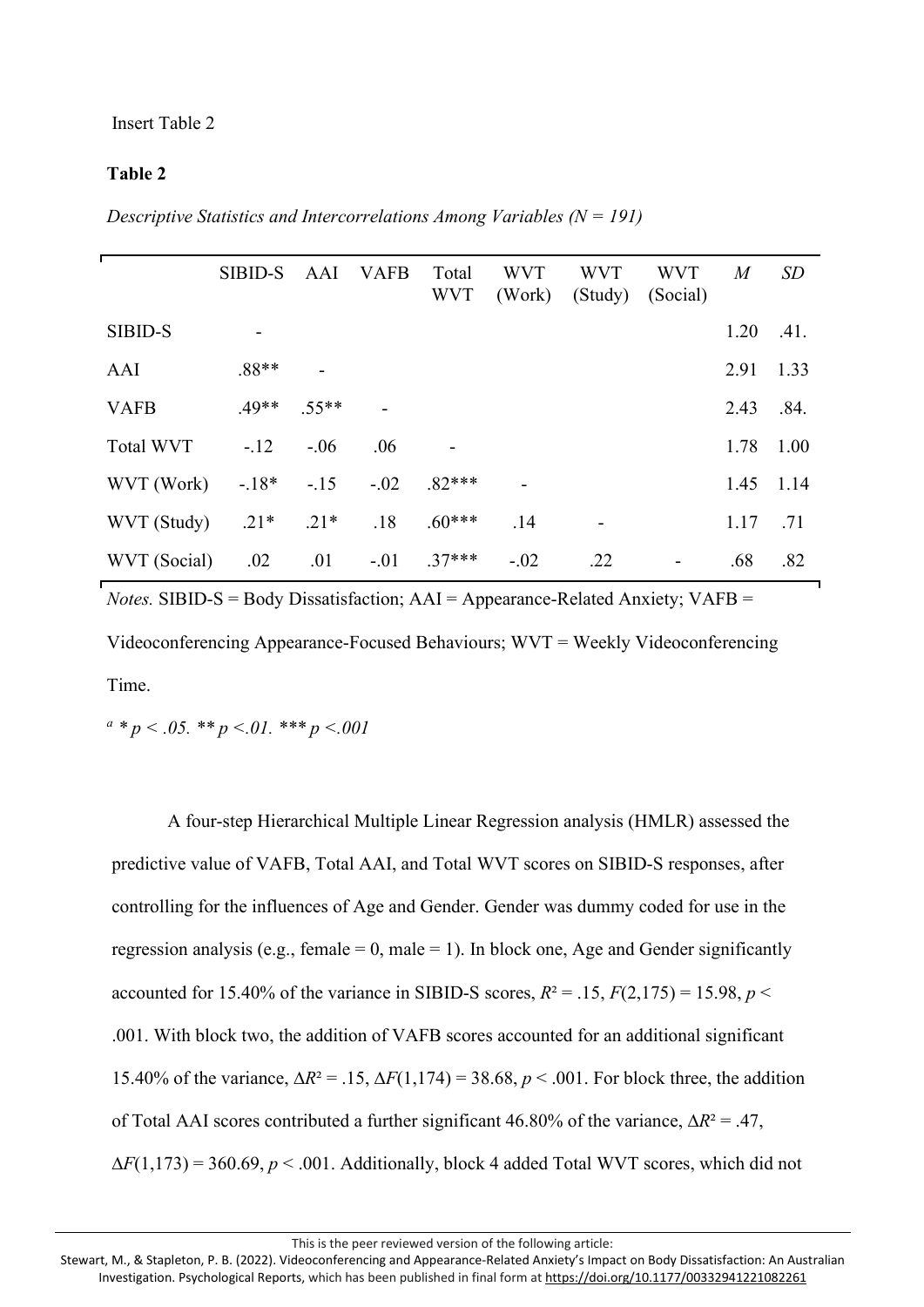contribute a significant amount of variance to the equation at  $0.40\%$ ,  $\Delta R^2 = .00$ ,  $\Delta F(1,172) =$ 3.04, *p* = .083. Combined, the five predictors explained a significant 78.00% of variance in SIBID-S scores,  $R^2 = .78$ , adjusted  $R^2 = .77$ ,  $F(5,172) = 4.67$ ,  $p < .001$ ,  $f^2 = 3.55$ , a large effect (Cohen's, 1988). Overall, Gender and Total AAI scores were the only significant predictors of BD in the final regression model ( $sr^2$  = .01 and .45).

The unstandardised (*B*) and standardised (ß) coefficients, confidence intervals (CI) and squared semi-partials (*sr²*) for each predictor in each model of the HMLR are reported in Table 3.

Insert Table 3

This is the peer reviewed version of the following article: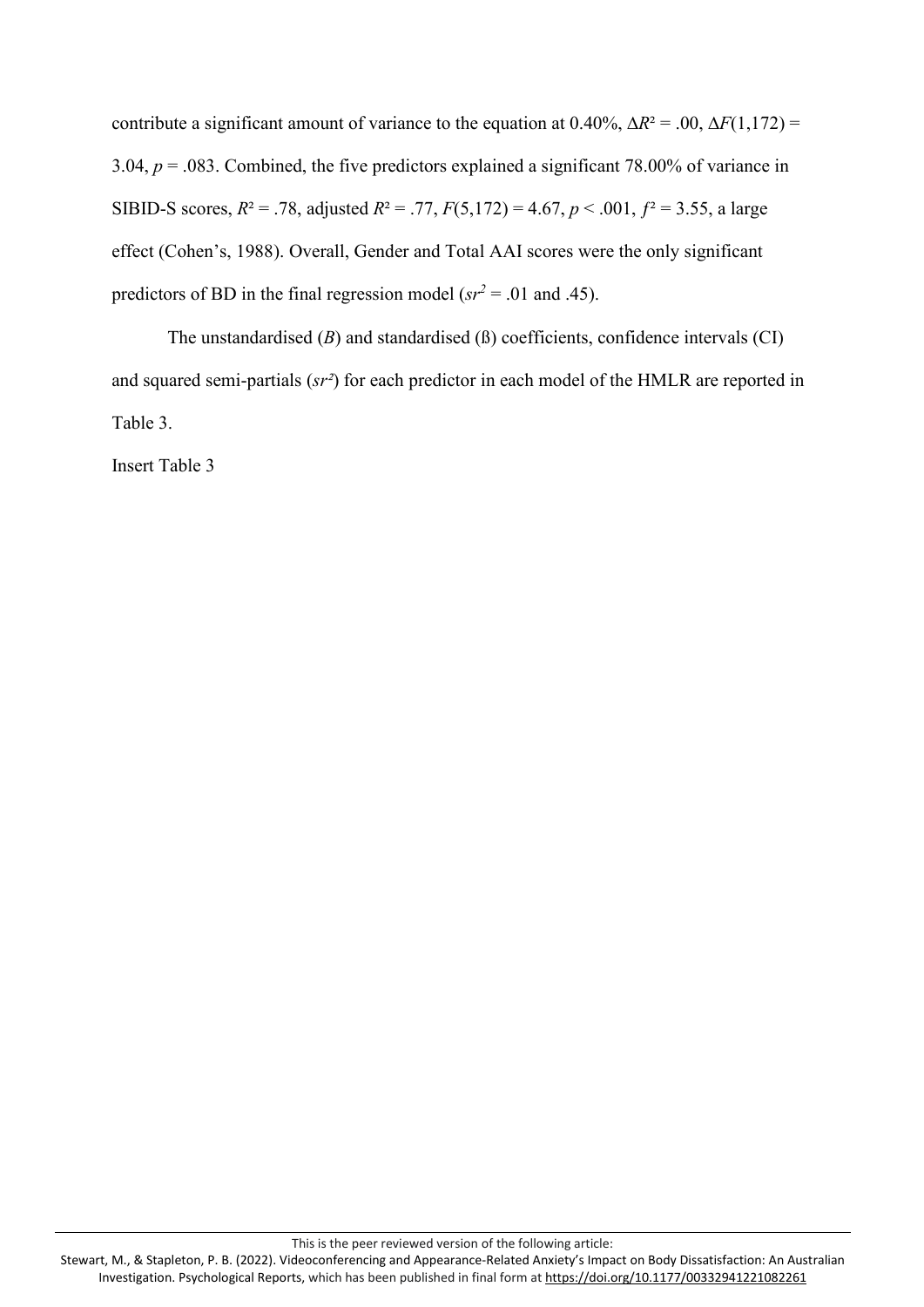## Table 3

Unstandardised (B) and Standardised (B) Regression Coefficients, and Squared Semi-Partial Correlations (sr<sup>2</sup>) for Each Predictor Variable on Each Block of a Hierarchical

|             |         | <b>Unstandardised Coefficient</b> | Standardised |         |                  |                  |                 |
|-------------|---------|-----------------------------------|--------------|---------|------------------|------------------|-----------------|
| Variable    | B       | <b>Standard Error</b>             | β            | t       | $\boldsymbol{p}$ | [95% CI]         | sr <sup>2</sup> |
| Block 1     |         |                                   |              |         |                  |                  |                 |
| Age         | $-0.01$ | 0.00                              | $-0.32$      | $-4.52$ | < 0.01           | $[-0.01, -0.01]$ | .10             |
| Gender      | $-0.21$ | 0.07                              | $-0.20$      | $-2.84$ | .005             | $[-0.35, -0.06]$ | .04             |
| Block 2     |         |                                   |              |         |                  |                  |                 |
| Age         | $-0.01$ | 0.00                              | $-0.20$      | $-3.06$ | .003             | $[-0.01, -0.00]$ | .04             |
| Gender      | $-0.17$ | 0.07                              | $-0.16$      | $-2.53$ | .012             | $[-0.30, 0.04]$  | .03             |
| <b>VAFB</b> | 0.20    | 0.03                              | 0.41         | 6.22    | < 0.01           | [0.14, 0.27]     | .15             |
| Block 3     |         |                                   |              |         |                  |                  |                 |
| Age         | $-0.00$ | 0.00                              | $-0.04$      | $-0.90$ | .369             | $[-0.00, 0.00]$  | .00             |
| Gender      | $-0.09$ | 0.04                              | $-0.09$      | $-2.35$ | .020             | $[-0.17, -0.01]$ | .01             |
| <b>VAFB</b> | 0.00    | 0.02                              | $-0.00$      | $-0.01$ | .989             | $[-0.04, 0.04]$  | .00             |
| AAI         | 0.26    | 0.01                              | 0.85         | 18.99   | < 0.001          | [0.24, 0.29]     | .47             |
| Block 4     |         |                                   |              |         |                  |                  |                 |
| Age         | $-0.00$ | 0.00                              | $-0.04$      | $-0.91$ | .367             | $[-0.00, 0.00]$  | .00             |
| Gender      | $-0.09$ | 0.04                              | $-0.09$      | $-2.33$ | .021             | $[-0.16, -0.01]$ | .01             |
| <b>VAFB</b> | 0.00    | 0.02                              | 0.01         | 0.19    | .847             | $[-0.04, 0.05]$  | .00             |
| AAI         | 0.26    | 0.01                              | 0.84         | 18.78   | < 0.001          | [0.23, 0.29]     | .45             |
| <b>WVT</b>  | $-0.03$ | 0.02                              | $-0.06$      | $-1.74$ | .083             | $[-0.06, 0.00]$  | .00             |

Multiple Linear Regression Predicting SIBID-S scores (i.e., Body Dissatisfaction;  $N = 191$ )

*Note*. SIBID-S = Body Dissatisfaction;  $AAI = Appearance-Related Anxiety$ ;  $VAFB =$ 

Videoconferencing Appearance-Focused Behaviours; WVT = Weekly Videoconferencing Time.

#### **Mediation Analysis**

The mediation model accounted for a significant 31.00% of unique variance in SIBID-S scores,  $R^2 = 0.31$ ,  $F(1,189) = 83.19$ ,  $p < 0.01$ ,  $f^2 = .45$ , a large effect according to Cohen's (1988) conventions. The hypothesis that the direct effect of VAFB scores predicted unique variance in SIBID-S scores was not supported by the model. However, the hypothesis predicting that the indirect effect (*ab*) of VAFB scores via Total AAI scores would account for significant unique variance was supported. The total effect of VAFB on SIBID-S scores,

This is the peer reviewed version of the following article: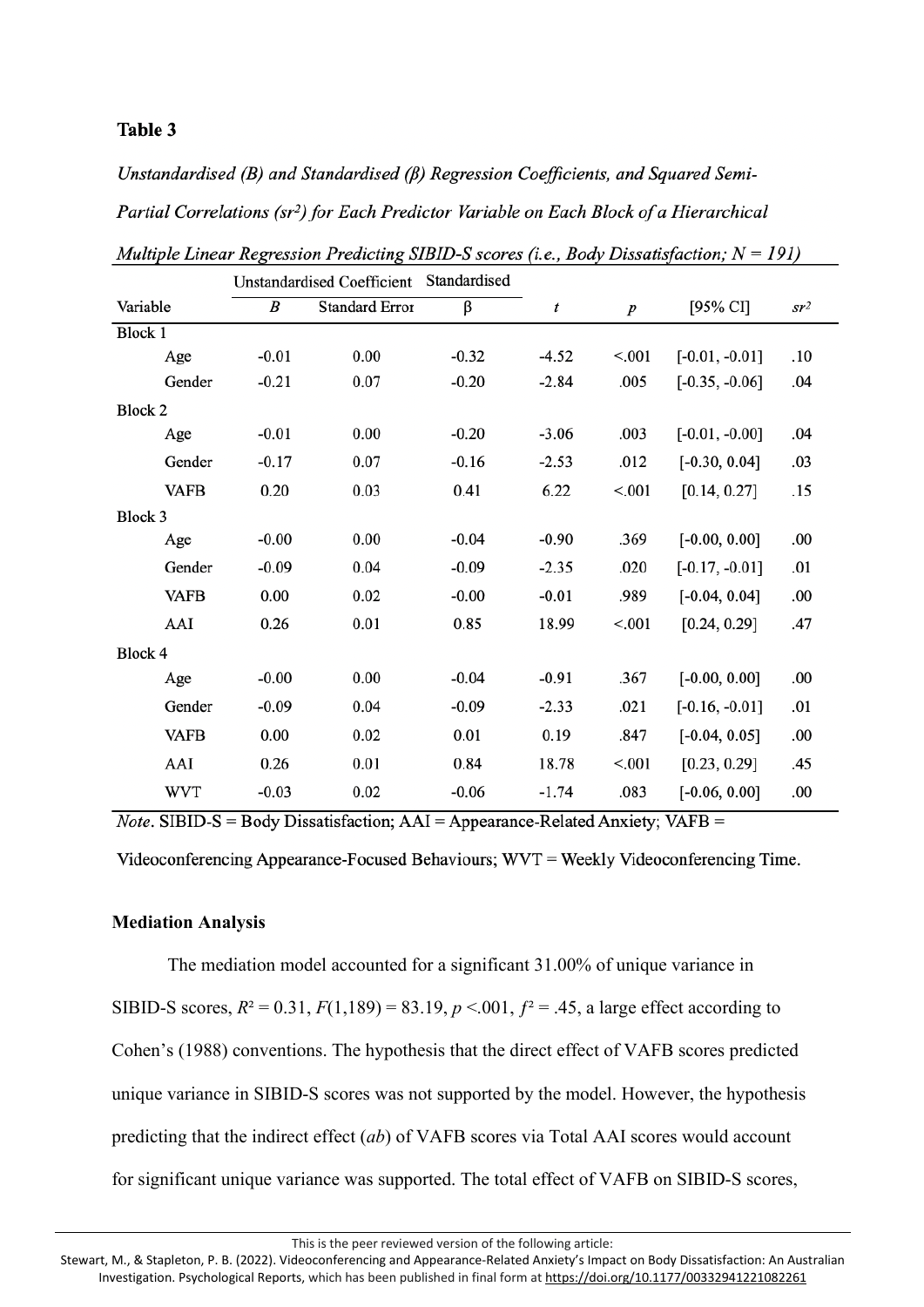indirectly via Total AAI scores, was 98.42%. Once Total AAI scores were accounted for,

VAFB scores only accounted for 1.58% of the outcome on SIBID-S scores.



It was found that VAFB scores become non-significant with the introduction of Total

 $c = .24, .18/.30 \neq 0, p < .05$ 

AAI scores, and there was evidence for a full mediation. To confirm the significance of the reduction in predictive value, a Sobel *z*-test (Preacher & Hayes, 2004; Sobel, 1982) was calculated using unstandardised coefficients and standard errors, which was significant (*z* = 8.37,  $p < .001$ ), supporting a full mediation (Figure 2).

Unstandardised (*B*) regression coefficients, 95% confidence intervals, and *R*² values for the mediation model are presented in Table 4.

Insert Figure 2

Insert Table 4

# **Figure 2**

*Full mediation Model of the Association Between VAFB and SIBID-S Scores via Total AAI*

*Scores.*

This is the peer reviewed version of the following article: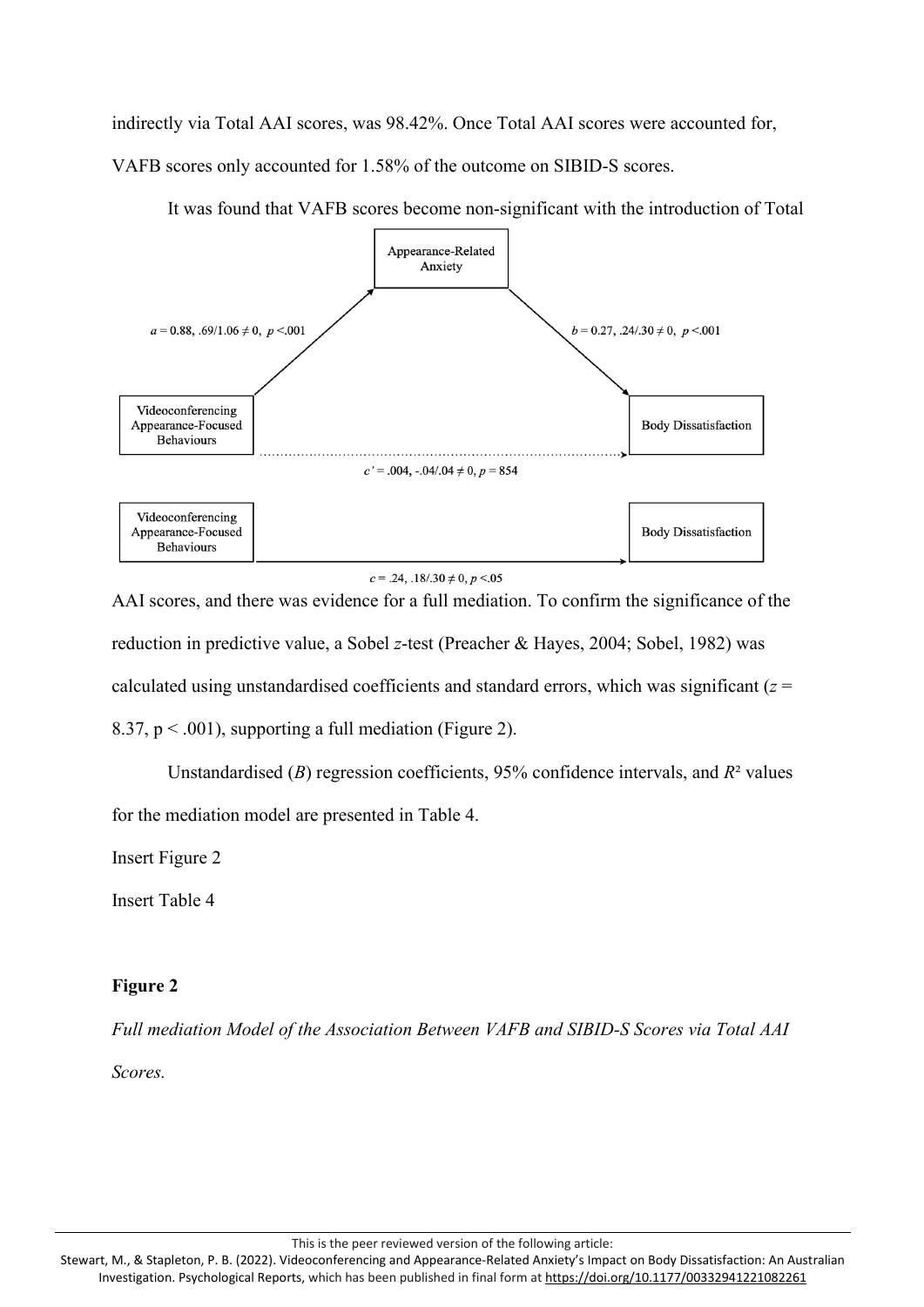*Notes.* Unmediated and mediated models of the association between Videoconferencing Appearance-Focused Behaviour and Body dissatisfaction: support for full mediation by Appearance-Related Anxiety. Standardised beta coefficients are shown for all paths.

| $m$ calation model coefficients for $r$ and $p$ , and and short $p$ (iv $r > 1$ ) |                         |      |  |  |  |  |  |
|-----------------------------------------------------------------------------------|-------------------------|------|--|--|--|--|--|
| Variable                                                                          | $B$ [LLCI/ULCI]         | SE   |  |  |  |  |  |
| $DV = AAI (R^2 = .31***)$                                                         |                         |      |  |  |  |  |  |
| Constant                                                                          | $.78$ [ $.30/1.27$ ]    | 0.25 |  |  |  |  |  |
| <b>VAFB</b>                                                                       | .88[.69/1.06]           | 0.10 |  |  |  |  |  |
| $DV = SUBID-S (R2 = .77***)$                                                      |                         |      |  |  |  |  |  |
| Constant                                                                          | .40[.31/.49]            | 0.05 |  |  |  |  |  |
| <b>VAFB</b>                                                                       | $.004[-.04/.05]$        | 0.02 |  |  |  |  |  |
| AAI                                                                               | $.27$ [ $.24$ $/ .30$ ] | 0.01 |  |  |  |  |  |

|  | Mediation Model Coefficients for VAFB, AAI and SIBID-S ( $N = 191$ ) |  |  |  |  |
|--|----------------------------------------------------------------------|--|--|--|--|
|  |                                                                      |  |  |  |  |

*Notes.* SIBID-S = Body Dissatisfaction;  $AAI = Appearance-Related Anxiety$ ;  $VAFB =$ Videoconferencing Appearance-Focused Behaviours  $a * p < .05.$  \*\*  $p < .01.$  \*\*\*  $p < .001$ 

### **Multivariate Analysis of Variance**

**Table 4**

Given research has found that BD can peak in teenage years and remain stable, and age-related anxiety has predicted BD in Australian women aged 45 to 65, multivariate analysis of variance (MANOVA) was used to examine the effect of Age on SIBID-S, Total AAI, and VAFB scores and Total WVT. Findings showed that there was a significant effect of Age on the combined dependent variables,  $F(4, 174) = 6.69$ ,  $p < .001$ , partial  $n^2 = .13$ .

Analysis of the dependent variables (Bonferroni adjusted alpha level = .013) individually showed no effects for WVT scores  $F[1,177] = .00$ ,  $p = .966$ , partial  $\eta$ 2 = .00. However, Total AAI scores were significantly different between younger and older adults,  $F(1,177) = 20.28$ ,  $p < .001$ , partial  $p2 = .10$ . Additionally, there was a significant difference between Age groups on VAFB scores  $F(1,177) = 19.49$ ,  $p < .001$ , partial  $p2 = .10$ ).

This is the peer reviewed version of the following article: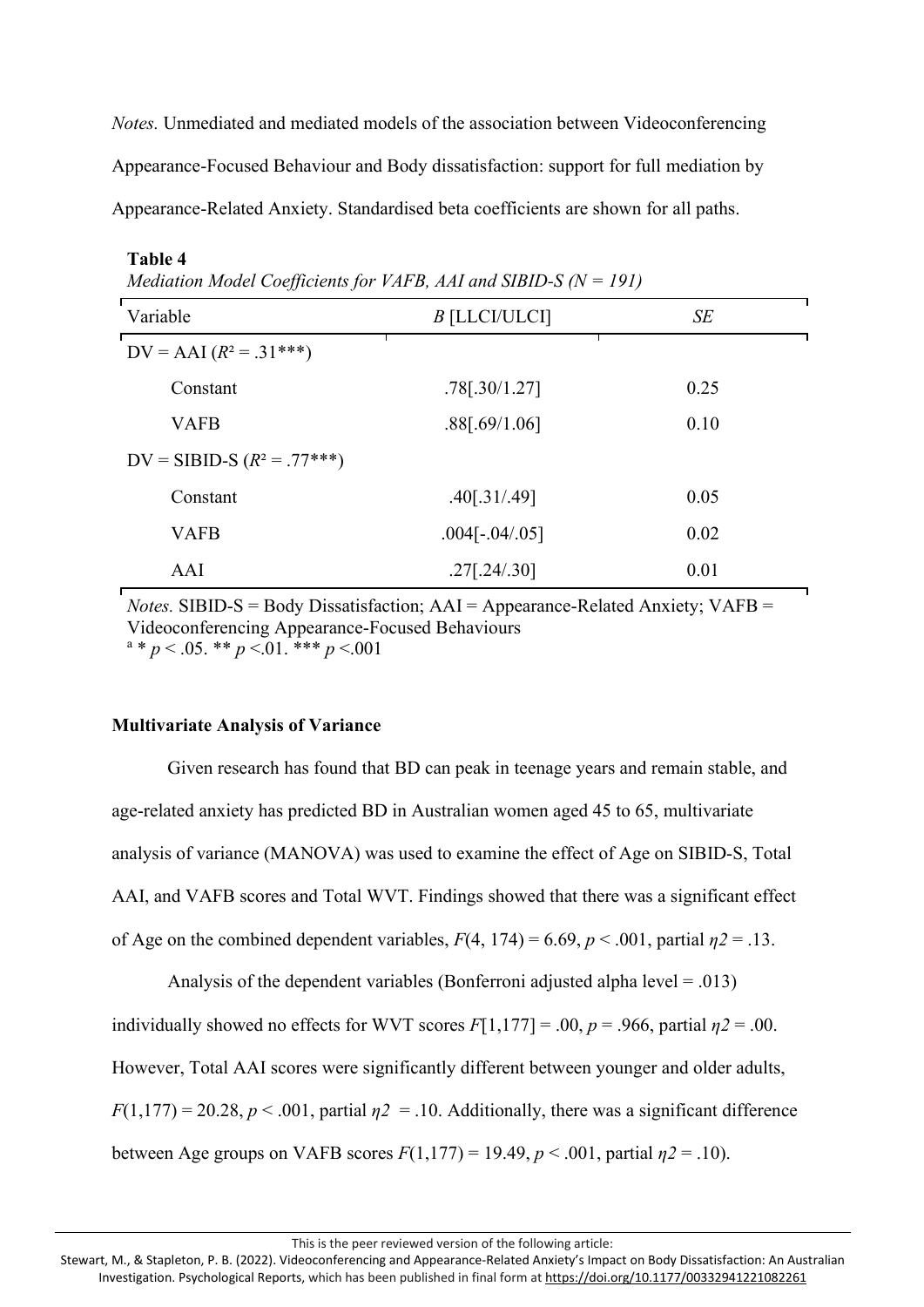Furthermore, SIBID-S scores were significantly different across Age groups *F*(1,177) = 17.740, *p* < .001, partial *η2* = .09.

Younger adults reported significantly higher Total AAI ( $M = 3.31$ ,  $SD = 1.20$ ), VAFB scores ( $M = 2.70$ ,  $SD = .75$ ) and SIBID-S scores ( $M = 1.32$ ,  $SD = .37$ ), compared to older adults' Total AAI (*M* = 2.46, *SD* = 1.32), VAFB (*M* = 2.17, *SD* = .85), and SIBID-S scores  $(M=1.07, SD=.41)$ .

#### **Discussion**

The current study aimed to explore state BD and the contributions of Appearance-Related Anxiety, Videoconferencing Appearance-Focused Behaviours, and Weekly Videoconferencing Time. Higher state BD was associated with higher appearance-related anxiety and more engagement in videoconferencing appearance-focused behaviours. The findings corroborate existing BD literature, that individuals with heightened appearance anxiety commonly exhibit higher BD in contexts that provide immediate appearance feedback (Levinson & Rodebaugh, 2015; Seekis et al., 2020). Most recently Pikoos et al. (2021), reported high levels of videoconferencing appearance manipulation were also associated with higher levels of BD in an Australian general population. In this study, younger adults did report significantly higher appearance anxiety, more engagement in videoconferencing appearance-focused behaviours and higher BD levels than older adults.

Counter to expectations, total *time* spent videoconferencing was unrelated to state BD, contrasting with literature where more time spent using photo-based media was associated with higher BD (Seekis et al., 2020). It may be that the videoconferencing environment lends itself to less motivation for objectification towards social ideals (Pfund et al., 2020; Seekis et al., 2020). It may be that high state BD is not a function of time spent videoconferencing, rather being influenced by specific behaviours, contexts, and activities in that setting or outside.

This is the peer reviewed version of the following article:

Stewart, M., & Stapleton, P. B. (2022). Videoconferencing and Appearance-Related Anxiety's Impact on Body Dissatisfaction: An Australian Investigation. Psychological Reports, which has been published in final form at <https://doi.org/10.1177/00332941221082261>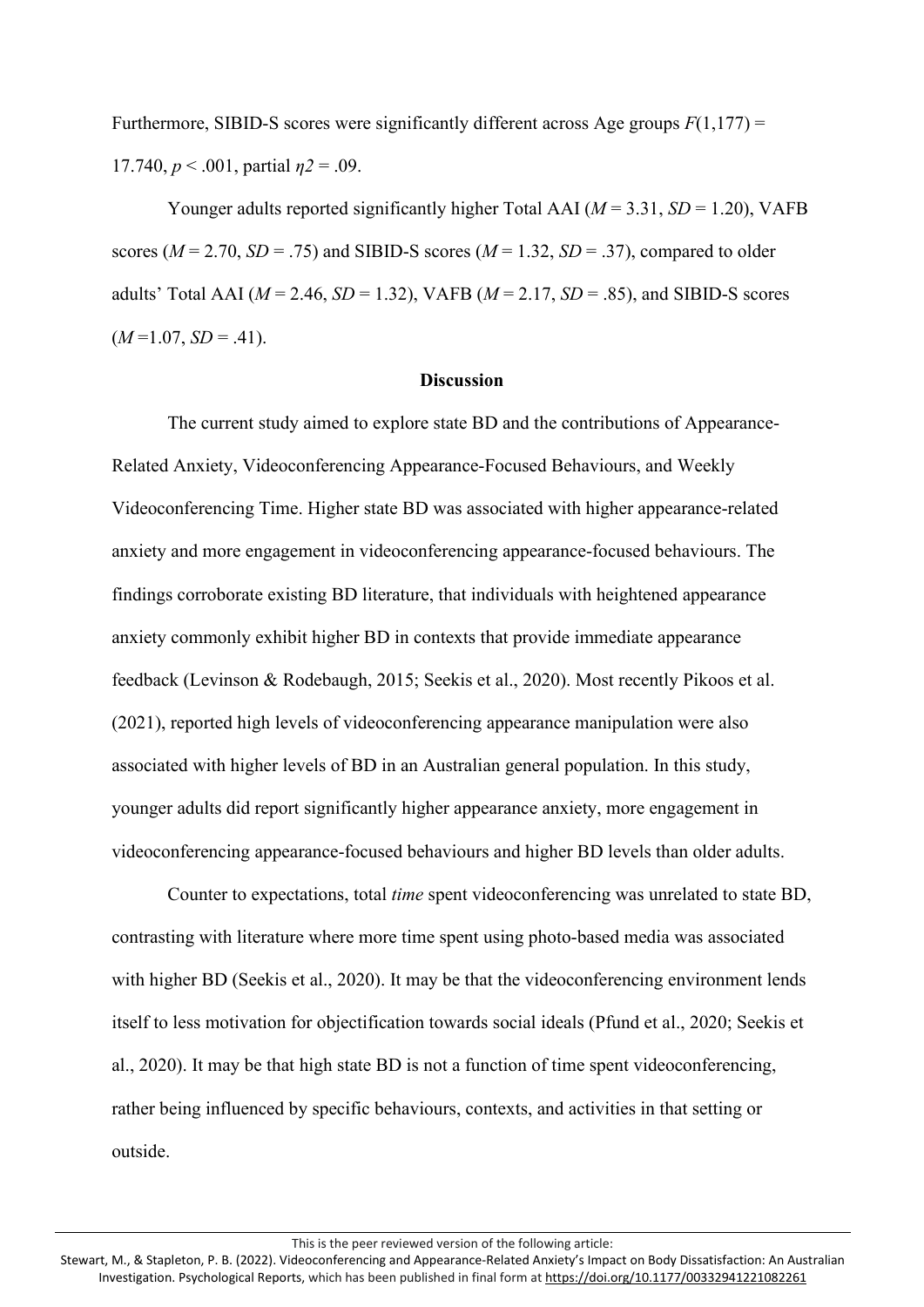Interestingly, time spent videoconferencing for study purposes had the strongest correlation with BD, whereas time spent videoconferencing for socialisation was unrelated. Those using videoconferencing for study purposes were aged 18 to 25 (49.5%) and as reported, young adults may be more susceptible to BD (Pfund et al., 2020). Finally, a negative association was found between BD and videoconferencing time for work. The present finding is novel, as other research has found that the employed were more prone to use cosmetic procedures to enhance their perception of self (Pikoos et al., 2020).

The four-stage model predicted higher state BD, however being female was the only significant predictor, whilst videoconferencing appearance-focused behaviours and time spent videoconferencing were not. Collectively, more engagement in videoconferencing appearance-focused behaviours, higher appearance-related anxiety, and greater time spent videoconferencing predicted higher state BD when controlling for age and gender. This is comparable to findings of Seekis et al. (2020) and Zimmer-GemBeck et al. (2020), where appearance anxiety, appearance behaviours and time spent engaging with photo-based media predicted BD; and also to findings concerning videoconferencing environments (Pfund et al., 2020; Pikoos et al., 2021). However, age and gender were not held constant across these studies. Consistent with literature, age did not uniquely contribute to prediction of BD (Bully & Elosua, 2011; Carrard et al., 2019).

Appearance-related anxiety did mediate the relationship between videoconferencing appearance-focused behaviours and BD, although the indirect effect was weak. Previous research notes that participation in appearance-focused behaviours and anxiety mediated the relationship between photo-based media use and BD (Seekis et al., 2020). Therefore, it may be that, similar to photo-based social media, videoconferencing appearance-focused behaviours occur when appearance anxiety exists, increasing perceptions of BD. Furthermore, the weak relationship may be due to specific appearance-focused behaviours

This is the peer reviewed version of the following article: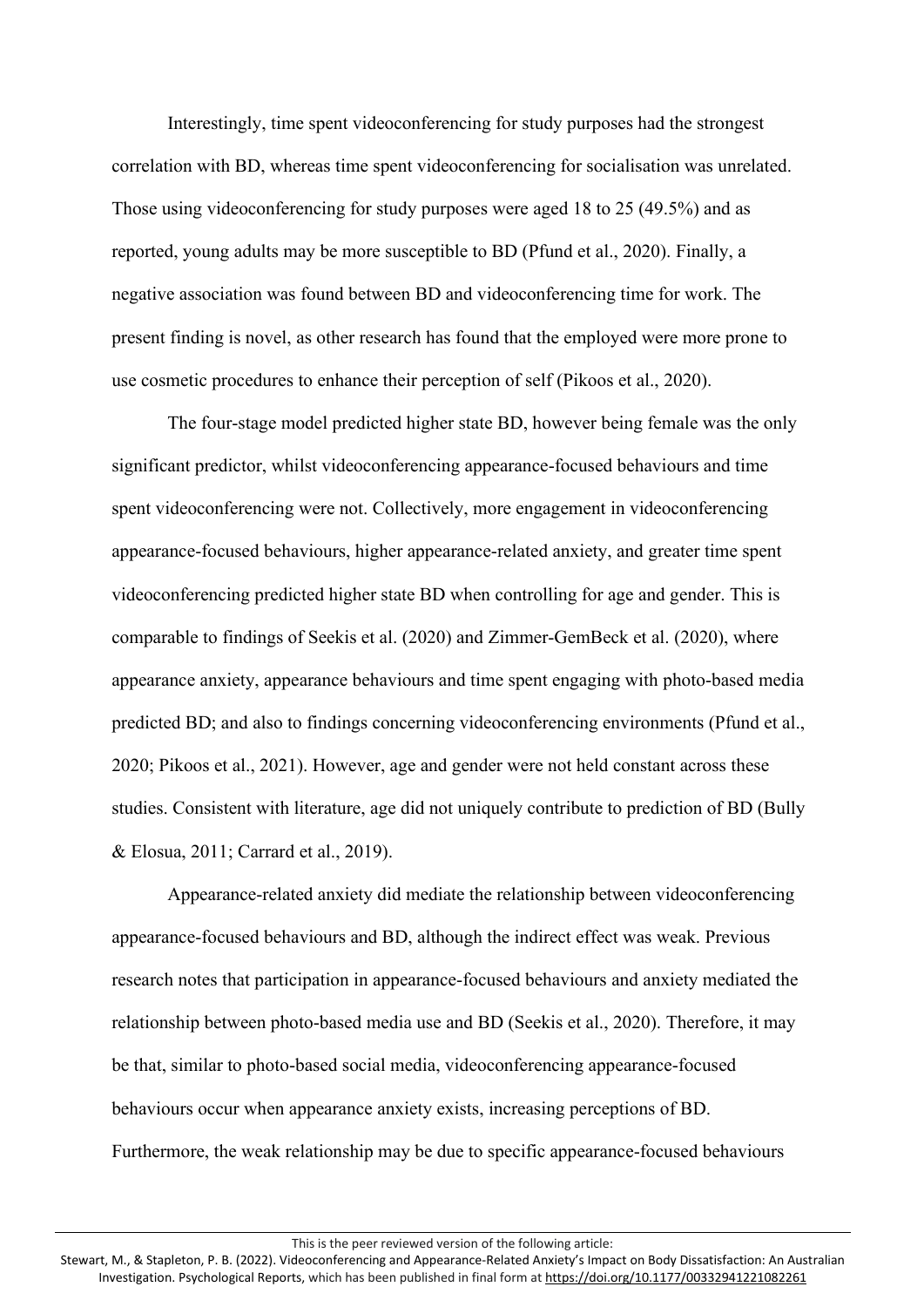(e.g., observing the self, online) acting as safety mechanisms to protect, prevent, or minimise unfavourable appearance feedback, by temporarily relieving appearance anxiety symptoms and reducing BD, thus, enhancing sense of attractiveness (Pikoos et al., 2021; Summers & Cougle, 2018).

#### **Limitations**

The present study had several limitations. Firstly, female participants were overrepresented in the sample compared to males, affecting the generalisability to the general Australian population. Secondly, online surveys increase risk for response bias, such as social desirability bias (Krumpal, 2011). Also, the VAFB items were not validated and the automatic exclusion of individuals who did not use the camera during videoconferencing may have eliminated those in the target population who also experience appearance anxiety and BD. Subsequently, sample representativeness may have been affected.

However, the current findings do suggest the possibility of videoconferencing appearance-focused behaviours being a risk factor for the onset and maintenance of BD is pertinent post-COVID-19. Given the rapidly increasing prominence of videoconferencing for interpersonal, work and study communications and relationships (Zimmer-Gembeck et al., 2020), user risks of developing appearance anxiety and psychological disorders such as BD may be increased. Future research would benefit from examining appearance behaviours in clinical populations of those suffering BD and in more gender diverse samples.

This is the peer reviewed version of the following article: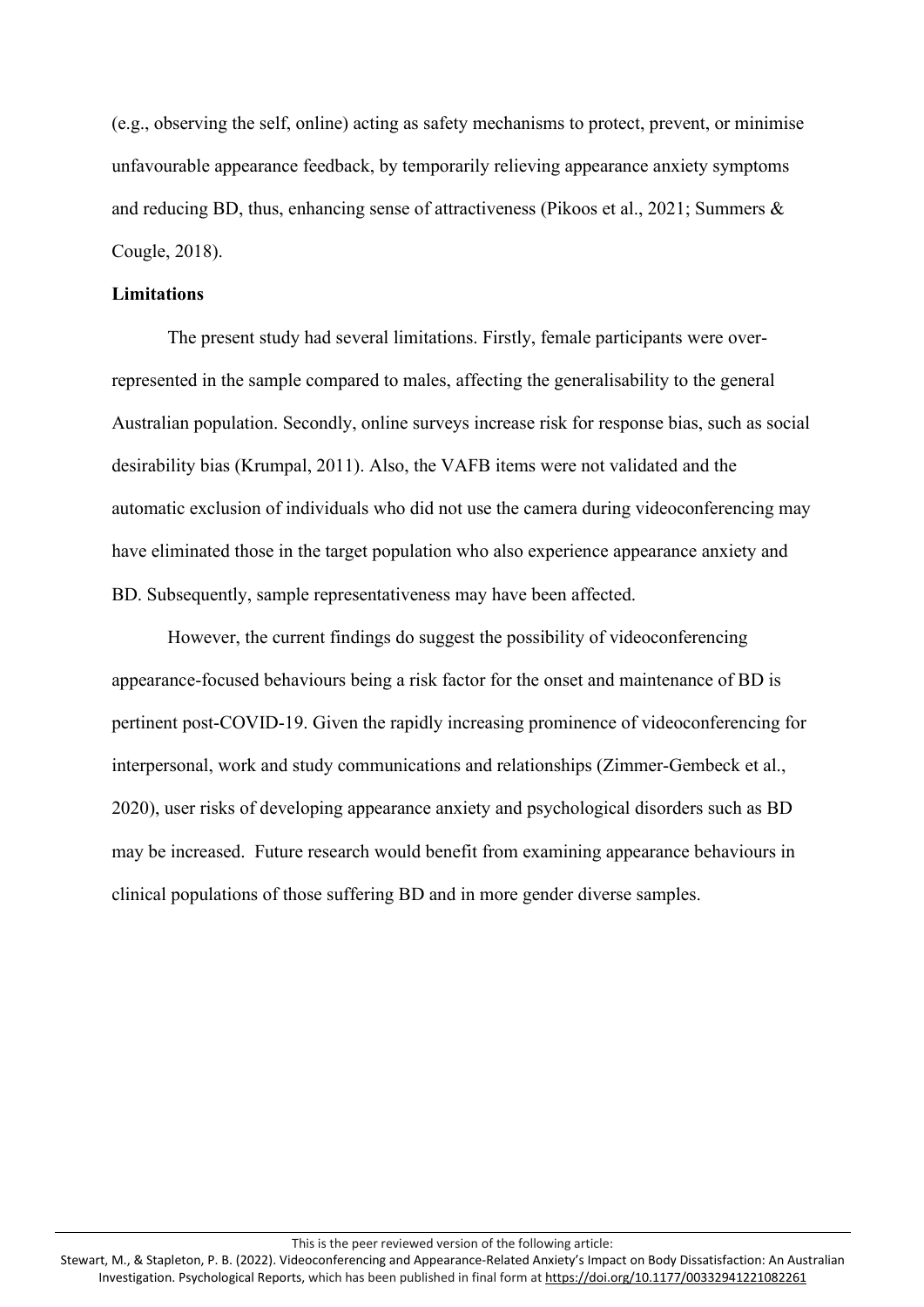#### **References**

- Bully, P., & Elosua, P. (2011). Changes in Body Dissatisfaction Relative to Gender and Age: The Modulating Character of BMI. *The Spanish Journal of Psychology*, *14*(1), 313– 322. https://doi.org/10.5209/rev\_sjop.2011.v14.n1.28
- Butterfly Foundation. (2020). *The reality of eating disorders in Australia.* Sydney: Butterfly Foundation.
- Carrard, I., Argyrides, M., Ioannou, X., Kvalem, I. L., Waldherr, K., Harcourt, D., & McArdle, S. (2019). Associations between body dissatisfaction, importance of appearance, and aging anxiety with depression, and appearance-related behaviors in women in mid-life. *Journal of Women & Aging*, *33*(1), 70–83. https://doi.org/10.1080/08952841.2019.1681882
- Cash, T. F. (2002). The situational inventory of body-image dysphoria: Psychometric evidence and development of a short form. *International Journal of Eating Disorders*, *32*(3), 362–366. <https://doi.org/10.1002/eat.10100>
- Cash, T. F., & Szymanski, M. L. (1995). The Development and Validation of the Body-Image Ideals Questionnaire. *Journal of Personality Assessment*, *64*(3), 466–477. [https://doi.org/10.1207/s15327752jpa6403\\_6](https://doi.org/10.1207/s15327752jpa6403_6)
- Cohen, J. (1988). Set Correlation and Contingency Tables. *Applied Psychological Measurement*, *12*(4), 425–434. <https://doi.org/10.1177/014662168801200410>
- Faul, F., Erdfelder, E., Lang, A. G., & Buchner, A. (2007). G\*Power 3: A flexible statistical power analysis program for the social, behavioral, and biomedical sciences. *Behavior Research Methods*, *39*(2), 175–191. <https://doi.org/10.3758/bf03193146>
- Griffiths, S., Hay, P., Mitchison, D., Mond, J. M., McLean, S. A., Rodgers, B., Massey, R., & Paxton, S. J. (2016). Sex differences in the relationships between body dissatisfaction,

This is the peer reviewed version of the following article:

Stewart, M., & Stapleton, P. B. (2022). Videoconferencing and Appearance-Related Anxiety's Impact on Body Dissatisfaction: An Australian Investigation. Psychological Reports, which has been published in final form at <https://doi.org/10.1177/00332941221082261>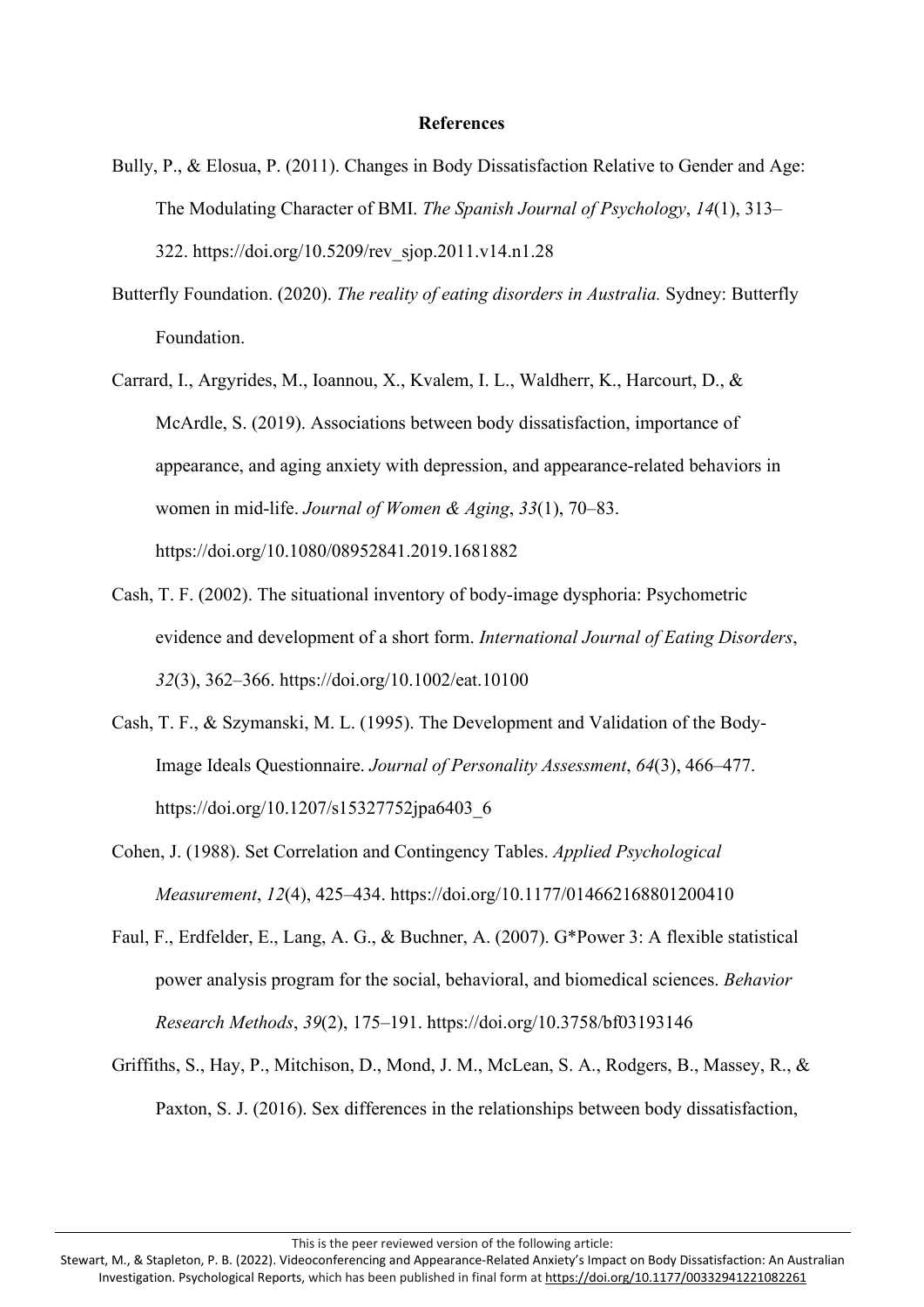quality of life and psychological distress. *Australian and New Zealand Journal of Public Health*, *40*(6), 518–522. <https://doi.org/10.1111/1753-6405.12538>

- Hay, P., Girosi, F., & Mond, J. (2015). Prevalence and sociodemographic correlates of DSM-5 eating disorders in the Australian population. *Journal of Eating Disorders*, *3*(1). https://doi.org/10.1186/s40337-015-0056-0
- Hayes, A. F. (2013). PROCESS: A versatile computational tool for observed variable mediation, moderation, and conditional process modelling (Model 7, Version 2.16 ) [Computer Software]. <http://www.afhayes.com/index.html>
- Jakobsen, J. C., Gluud, C., Wetterslev, J., & Winkel, P. (2017). When and how should multiple imputation be used for handling missing data in randomised clinical trials – a practical guide with flowcharts. *BMC Medical Research Methodology*, *17*(1). https://doi.org/10.1186/s12874-017-0442-1
- Krumpal, I. (2011). Determinants of social desirability bias in sensitive surveys: a literature review. *Quality & Quantity*, *47*(4), 2025–2047. [https://doi.org/10.1007/s11135-011-](https://doi.org/10.1007/s11135-011-9640-9) [9640-9](https://doi.org/10.1007/s11135-011-9640-9)
- Levinson, C. A., & Rodebaugh, T. L. (2015). Negative Social-Evaluative Fears Produce Social Anxiety, Food Intake, and Body Dissatisfaction. *Clinical Psychological Science*, *3*(5), 744–757. <https://doi.org/10.1177/2167702614548891>
- Levinson, C. A., Rodebaugh, T. L., White, E. K., Menatti, A. R., Weeks, J. W., Iacovino, J. M., & Warren, C. S. (2013). Social appearance anxiety, perfectionism, and fear of negative evaluation. Distinct or shared risk factors for social anxiety and eating disorders? *Appetite*, *67*, 125–133. <https://doi.org/10.1016/j.appet.2013.04.002>
- Mabe, A. G., Forney, K. J., & Keel, P. K. (2014). Do you "like" my photo? Facebook use maintains eating disorder risk. *International Journal of Eating Disorders*, *47*(5), 516– 523. <https://doi.org/10.1002/eat.22254>

This is the peer reviewed version of the following article:

Stewart, M., & Stapleton, P. B. (2022). Videoconferencing and Appearance-Related Anxiety's Impact on Body Dissatisfaction: An Australian Investigation. Psychological Reports, which has been published in final form at <https://doi.org/10.1177/00332941221082261>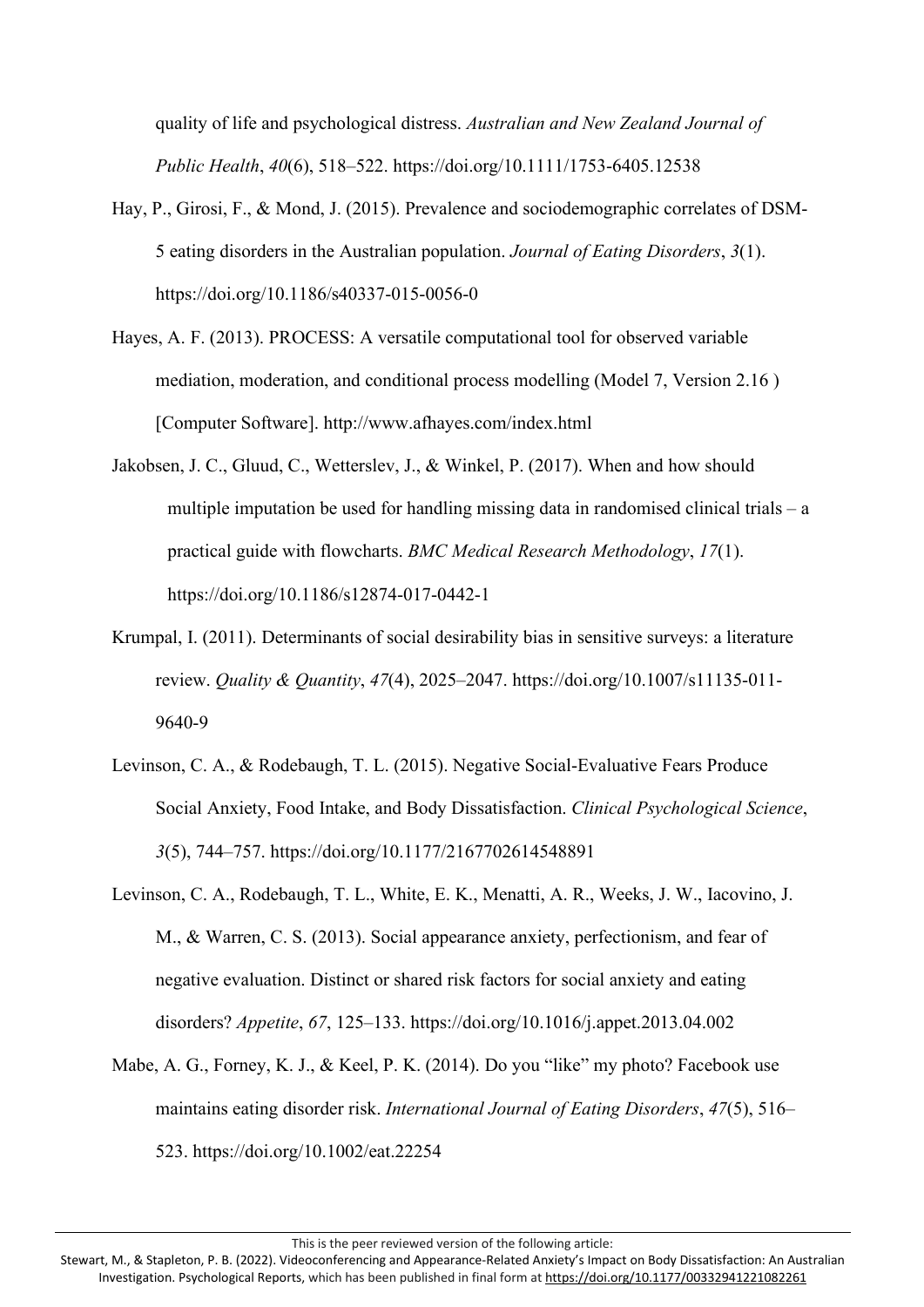- Mastro, S., Zimmer-Gembeck, M. J., Webb, H. J., Farrell, L., & Waters, A. (2016). Young adolescents' appearance anxiety and body dysmorphic symptoms: Social problems, self-perceptions and comorbidities. *Journal of Obsessive-Compulsive and Related Disorders*, *8*, 50–55. <https://doi.org/10.1016/j.jocrd.2015.12.001>
- Mills, J., Fuller-Tyszkiewicz, M., & Holmes, M. (2014). State Body Dissatisfaction and Social Interactions. *Psychology of Women Quarterly*, *38*(4), 551–562. <https://doi.org/10.1177/0361684314521139>
- Nerlove, M., & Wallis, K. F. (1966). Use of the Durbin-Watson Statistic in Inappropriate Situations. *Econometrica*, *34*(1), 235. https://doi.org/10.2307/1909870
- Perez-Lopez, M. S. (2004). Body image dissatisfaction and appearance related anxiety in a college and community sample. *ProQuest Dissertations Publishing,* [https://www.proquest.com/openview/8b2d78f37f3b838656e2bf957104688b/1?cbl=187](https://www.proquest.com/openview/8b2d78f37f3b838656e2bf957104688b/1?cbl=18750&diss=y&loginDisplay=true&pq-origsite=gscholar) [50&diss=y&loginDisplay=true&pq-origsite=gscholar](https://www.proquest.com/openview/8b2d78f37f3b838656e2bf957104688b/1?cbl=18750&diss=y&loginDisplay=true&pq-origsite=gscholar)
- Perpiñá, C., Gallego, M. J., & Botella, C. (2006). Psychometric properties of the Situational Inventory of Body-Image Dysphoria-Short form in a Spanish sample. *Body Image*, *3*(3), 301–306. https://doi.org/10.1016/j.bodyim.2006.07.002
- Pfund, G. N., Hill, P. L., & Harriger, J. (2020). Video chatting and appearance satisfaction during COVID‐19: Appearance comparisons and self‐objectification as moderators. *International Journal of Eating Disorders*, *53*(12), 2038–2043. <https://doi.org/10.1002/eat.23393>

Pikoos, T. D., Buzwell, S., Sharp, G., & Rossell, S. L. (2020). The COVID‐19 pandemic: Psychological and behavioral responses to the shutdown of the beauty industry. *International Journal of Eating Disorders*, *53*(12), 1993–2002. <https://doi.org/10.1002/eat.23385>

This is the peer reviewed version of the following article:

Stewart, M., & Stapleton, P. B. (2022). Videoconferencing and Appearance-Related Anxiety's Impact on Body Dissatisfaction: An Australian Investigation. Psychological Reports, which has been published in final form at <https://doi.org/10.1177/00332941221082261>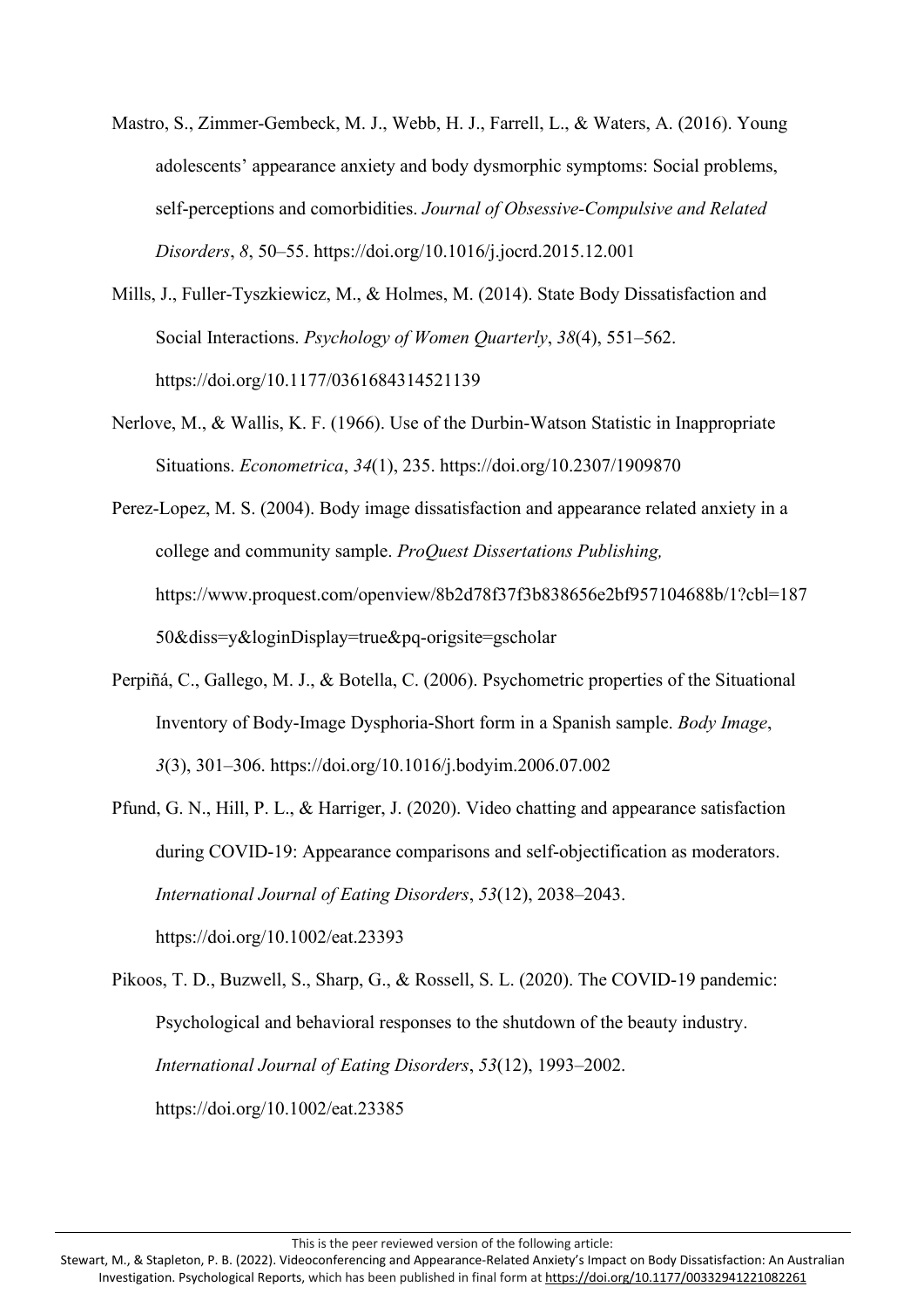- Pikoos, T. D., Buzwell, S., Sharp, G., & Rossell, S. L. (2021). The Zoom Effect: Exploring the Impact of Video Calling on Appearance Dissatisfaction and Interest in Aesthetic Treatment During the COVID-19 Pandemic. *Aesthetic Surgery Journal, Sjab257*, 1–10. <https://doi.org/10.1093/asj/sjab257>
- Preacher, K. J., & Hayes, A. F. (2004). SPSS and SAS procedures for estimating indirect effects in simple mediation models. *Behavior Research Methods, Instruments, & Computers*, *36*(4), 717–731. <https://doi.org/10.3758/bf03206553>
- Roberts, C., Zimmer-Gembeck, M. J., Lavell, C., Miyamoto, T., Gregertsen, E., & Farrell, L. J. (2018). The appearance anxiety inventory: Factor structure and associations with appearance-based rejection sensitivity and social anxiety. *Journal of Obsessive-Compulsive and Related Disorders*, *19*, 124–130.

<https://doi.org/10.1016/j.jocrd.2018.10.004>

- Seekis, V., Bradley, G. L., & Duffy, A. L. (2020). Appearance-Related Social Networking Sites and Body Image in Young Women: Testing an Objectification-Social Comparison Model. *Psychology of Women Quarterly*, *44*(3), 377–392. <https://doi.org/10.1177/0361684320920826>
- Sobel, M. E. (1982). Asymptotic confidence intervals for indirect effects in structural equation models. *Sociological Methodology*, *13*, 290–312. <https://doi.org/10.2307/270723>
- Stapleton, P. B. (2014). Body dissatisfaction and surveillance, exercise frequency, depression and self-esteem in a university population. *International Journal of Healing and Caring*, *14*(2), 1-12. [http://www.ijhc.org/2014/05/body-dissatisfaction-and](http://www.ijhc.org/2014/05/body-dissatisfaction-and-surveillance-exercise-frequency-depression-and-self-esteem-in-a-university-population-peta-stapleton-natalie-dzodz/)[surveillance-exercise-frequency-depression-and-self-esteem-in-a-university-population](http://www.ijhc.org/2014/05/body-dissatisfaction-and-surveillance-exercise-frequency-depression-and-self-esteem-in-a-university-population-peta-stapleton-natalie-dzodz/)[peta-stapleton-natalie-dzodz/](http://www.ijhc.org/2014/05/body-dissatisfaction-and-surveillance-exercise-frequency-depression-and-self-esteem-in-a-university-population-peta-stapleton-natalie-dzodz/)

This is the peer reviewed version of the following article:

Stewart, M., & Stapleton, P. B. (2022). Videoconferencing and Appearance-Related Anxiety's Impact on Body Dissatisfaction: An Australian Investigation. Psychological Reports, which has been published in final form at <https://doi.org/10.1177/00332941221082261>